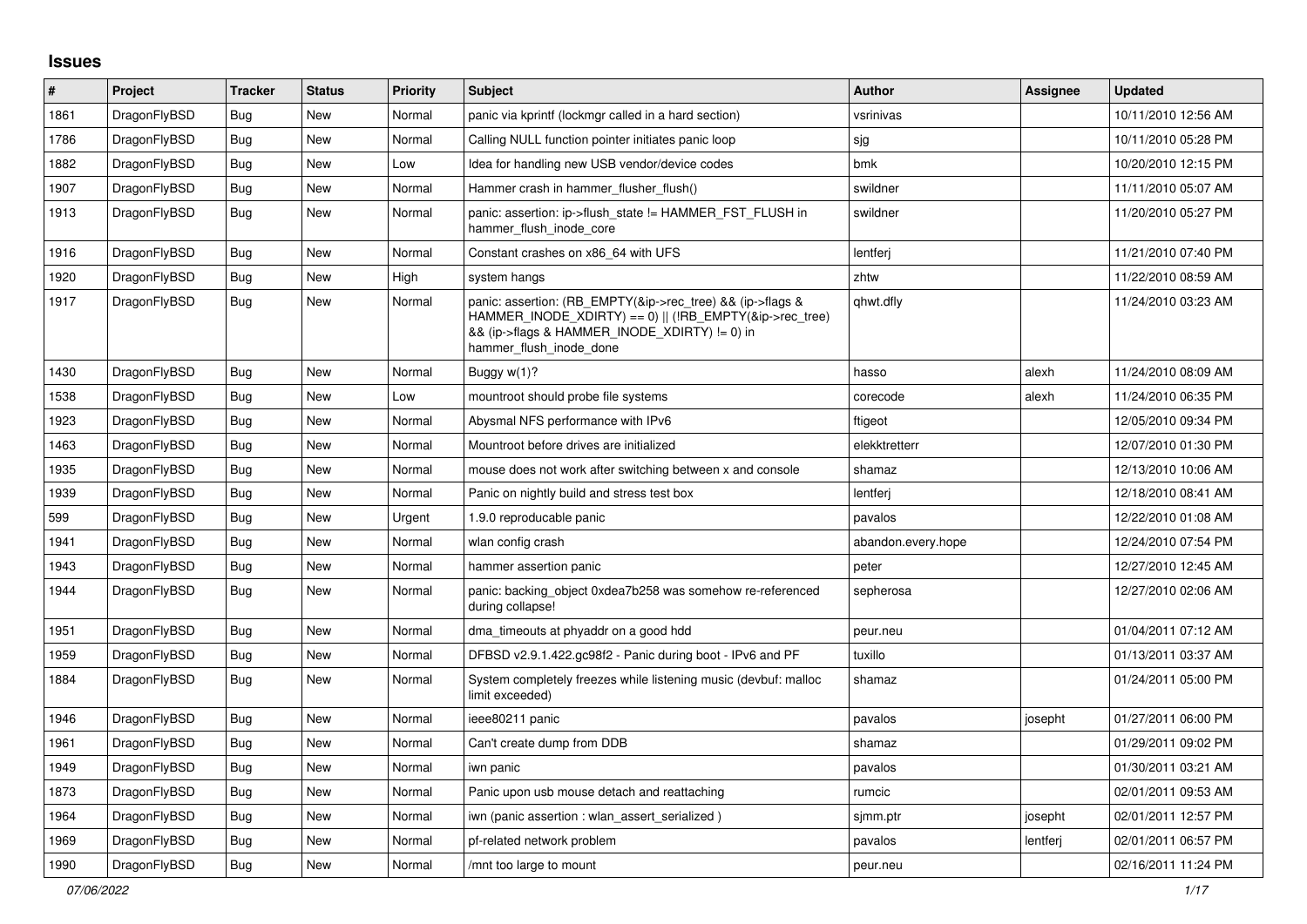| $\sharp$ | Project      | <b>Tracker</b> | <b>Status</b> | <b>Priority</b> | Subject                                                                                       | <b>Author</b>     | Assignee  | <b>Updated</b>      |
|----------|--------------|----------------|---------------|-----------------|-----------------------------------------------------------------------------------------------|-------------------|-----------|---------------------|
| 2020     | DragonFlyBSD | <b>Bug</b>     | New           | Low             | Port brcm80211 driver from Linux to DragonFly BSD                                             | studer            |           | 03/05/2011 10:54 PM |
| 2008     | DragonFlyBSD | Bug            | New           | Normal          | lwkt_setcpu_remote: td->td_flags 00800621 console flood                                       | pavalos           |           | 03/06/2011 09:37 PM |
| 2004     | DragonFlyBSD | <b>Bug</b>     | New           | Normal          | LWKT WAIT IPIQ panic                                                                          | steve             |           | 03/08/2011 05:46 PM |
| 1984     | DragonFlyBSD | Bug            | New           | Normal          | hammer mount fails after crash - HAMMER: FIFO record bad head<br>signature                    | thomas.nikolajsen |           | 03/08/2011 06:57 PM |
| 2048     | DragonFlyBSD | Bug            | New           | Normal          | panic: ffs_sync: rofs mod                                                                     | pavalos           |           | 04/12/2011 05:45 AM |
| 2037     | DragonFlyBSD | <b>Bug</b>     | Feedback      | Normal          | Panic Bad link elm while building packages                                                    | ftigeot           | dillon    | 04/21/2011 07:20 AM |
| 2051     | DragonFlyBSD | <b>Bug</b>     | New           | Normal          | No ipv6 lan route entry created on 2.10                                                       | ftigeot           |           | 04/21/2011 10:37 AM |
| 2055     | DragonFlyBSD | <b>Bug</b>     | New           | Normal          | $ssh + IPV6 + bridge \Rightarrow$ connection freezes                                          | steve             |           | 04/24/2011 07:13 PM |
| 2052     | DragonFlyBSD | Bug            | <b>New</b>    | Normal          | Kernel panic: CPU APIC ID out of range                                                        | Anonymous         |           | 05/02/2011 11:06 AM |
| 1874     | DragonFlyBSD | <b>Bug</b>     | New           | Normal          | mpd listening on all IPs, accepting only on one                                               | rumcic            |           | 05/08/2011 01:01 PM |
| 2075     | DragonFlyBSD | <b>Bug</b>     | New           | Normal          | pflogd on x86_64                                                                              | fanch             |           | 05/16/2011 04:04 PM |
| 2072     | DragonFlyBSD | <b>Bug</b>     | New           | Normal          | Fatal trap 12: stopped at lwkt send ipig3                                                     | rumcic            |           | 05/17/2011 04:12 AM |
| 2077     | DragonFlyBSD | <b>Bug</b>     | <b>New</b>    | Normal          | USB devices conflicting                                                                       | srussell          |           | 05/17/2011 05:12 PM |
| 2078     | DragonFlyBSD | <b>Bug</b>     | New           | Normal          | DFBSD i386 v2.11.0.201.g3ed2f - Panic during installworld into a<br>vn0 device                | tuxillo           |           | 05/19/2011 07:50 PM |
| 2082     | DragonFlyBSD | Bug            | New           | Normal          | dfbsd 2.10.1 amd64 - mc port build error with 'bmake bin-install'                             | sun-doctor        |           | 05/25/2011 07:18 PM |
| 2080     | DragonFlyBSD | Bug            | New           | Normal          | panic: lockmgr thrd_sleep: called from interrupt, ipi, or hard code<br>section                | rumcic            |           | 05/30/2011 05:06 PM |
| 2085     | DragonFlyBSD | Bug            | New           | Normal          | panic: assertion: (m->flags & PG_MAPPED) == $0$ in<br>vm_page_free_toq                        | vsrinivas         |           | 06/10/2011 07:48 AM |
| 2071     | DragonFlyBSD | Bug            | New           | High            | Panic on assertion: $(int)(flag->seq - seq) > 0$ in hammer flusher flush<br>after inode error | vsrinivas         |           | 06/12/2011 07:59 AM |
| 2094     | DragonFlyBSD | <b>Bug</b>     | New           | Normal          | Segfault when gdb printing backtrace from core dump                                           | greenrd           |           | 06/25/2011 04:14 PM |
| 2095     | DragonFlyBSD | <b>Bug</b>     | New           | Low             | Running installer post-install: Unsupported DFUI transport "                                  | greenrd           |           | 06/26/2011 09:20 AM |
| 1867     | DragonFlyBSD | Bug            | <b>New</b>    | Normal          | it(4) motherboard and fan problems                                                            | tuxillo           |           | 07/08/2011 10:48 AM |
| 2099     | DragonFlyBSD | Bug            | New           | Normal          | page fault panic in vm system                                                                 | pavalos           |           | 07/10/2011 08:51 AM |
| 2100     | DragonFlyBSD | Bug            | Feedback      | Normal          | devfs related panic                                                                           | sepherosa         | alexh     | 07/10/2011 02:29 PM |
| 2104     | DragonFlyBSD | Bug            | New           | Normal          | network configuration seg. fault on install CD                                                | navratil          |           | 07/26/2011 07:55 AM |
| 2107     | DragonFlyBSD | <b>Bug</b>     | New           | Normal          | 2.10.1 sata dvd drive issue                                                                   | ausppc            |           | 07/31/2011 08:41 PM |
| 1532     | DragonFlyBSD | <b>Bug</b>     | New           | Low             | jemalloc doesn't work on DragonFly                                                            | hasso             | sjg       | 08/02/2011 01:14 AM |
| 2113     | DragonFlyBSD | <b>Bug</b>     | New           | Normal          | nmalloc threaded program fork leak                                                            | vsrinivas         | vsrinivas | 08/11/2011 07:25 PM |
| 2117     | DragonFlyBSD | <b>Bug</b>     | New           | High            | ACPI and/or bce(4) problem with 2.11.0.673.g0d557 on HP DL380<br>G6                           | pauska            |           | 08/22/2011 10:15 AM |
| 2115     | DragonFlyBSD | <b>Bug</b>     | New           | Normal          | [msk] system freeze after receive some paquet                                                 | bsdsx             |           | 08/22/2011 10:22 AM |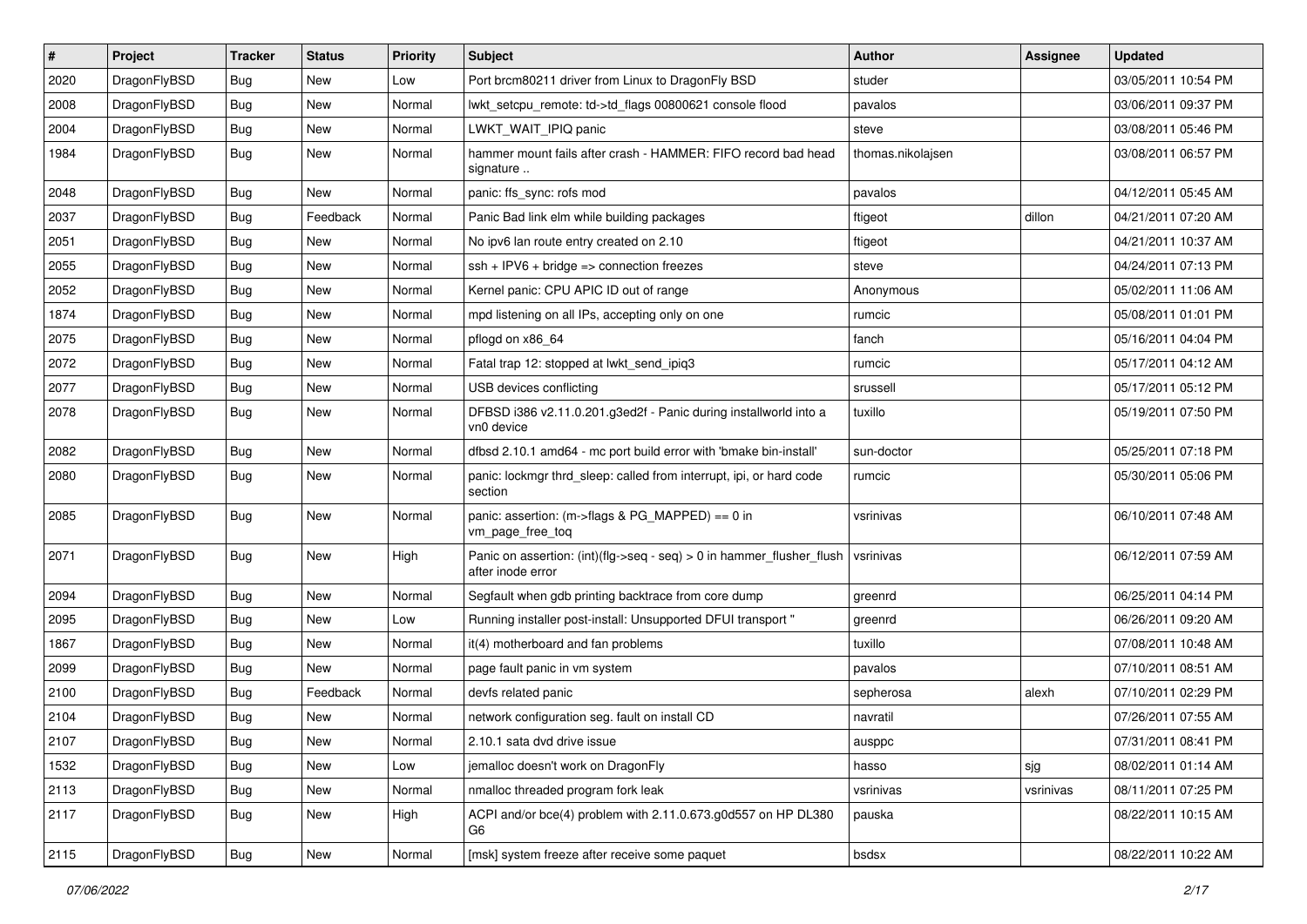| $\vert$ # | <b>Project</b> | <b>Tracker</b> | <b>Status</b> | <b>Priority</b> | <b>Subject</b>                                                                                             | <b>Author</b> | <b>Assignee</b> | <b>Updated</b>      |
|-----------|----------------|----------------|---------------|-----------------|------------------------------------------------------------------------------------------------------------|---------------|-----------------|---------------------|
| 2123      | DragonFlyBSD   | Bug            | <b>New</b>    | Normal          | hammer is losing files                                                                                     | schmir        |                 | 08/30/2011 07:56 PM |
| 2125      | DragonFlyBSD   | <b>Bug</b>     | <b>New</b>    | Normal          | Weird garbage in dmesg                                                                                     | herrgard      |                 | 08/30/2011 08:04 PM |
| 2124      | DragonFlyBSD   | Bug            | New           | Normal          | getty repeating too quickly on port /dev/ttyv0                                                             | sgeorge.ml    |                 | 09/01/2011 04:28 AM |
| 2129      | DragonFlyBSD   | Bug            | New           | Normal          | DFBSD v2.11.0.661.gf9438 i386 - panic: lockmgr thrd sleep                                                  | tuxillo       |                 | 09/05/2011 09:49 AM |
| 2138      | DragonFlyBSD   | Bug            | New           | Normal          | > 100% CPU usage                                                                                           | robin.carey1  |                 | 09/26/2011 12:20 PM |
| 2140      | DragonFlyBSD   | Bug            | <b>New</b>    | High            | hammer io delallocate panic with 'duplicate entry' message                                                 | ttw           |                 | 10/07/2011 12:22 PM |
| 2153      | DragonFlyBSD   | Bug            | <b>New</b>    | Normal          | Too many unuseful warnings at boot                                                                         | juanfra684    |                 | 10/18/2011 10:16 PM |
| 2154      | DragonFlyBSD   | Bug            | New           | Normal          | vkernel copyout() doesn't return EFAULT on error                                                           | vsrinivas     |                 | 10/20/2011 03:53 AM |
| 2158      | DragonFlyBSD   | <b>Bug</b>     | <b>New</b>    | Normal          | iwn panics with assertion on boot.                                                                         | eocallaghan   |                 | 10/24/2011 04:13 PM |
| 2164      | DragonFlyBSD   | <b>Bug</b>     | <b>New</b>    | Normal          | panic on reboot from usb.                                                                                  | eocallaghan   |                 | 10/27/2011 09:29 AM |
| 2161      | DragonFlyBSD   | Bug            | <b>New</b>    | Normal          | Outdated xorg.conf file gets installed into etc and screws up mouse                                        | eocallaghan   |                 | 10/27/2011 01:51 PM |
| 2166      | DragonFlyBSD   | Bug            | <b>New</b>    | Normal          | DFBSD v2.13.0.109.g05b9d - Strange lockups                                                                 | tuxillo       |                 | 10/29/2011 11:20 AM |
| 2045      | DragonFlyBSD   | <b>Bug</b>     | <b>New</b>    | Normal          | ral(4): Fatal trap 12: page fault while in kernel mode (two panics)                                        | herrgard      |                 | 11/03/2011 05:34 PM |
| 2171      | DragonFlyBSD   | Bug            | <b>New</b>    | Normal          | DFBSD v2.13.0.151.gdc8442 - panic: assertion "(*ptep &<br>(PG MANAGED PG V)) == PG V"                      | tuxillo       |                 | 11/04/2011 05:06 PM |
| 2098      | DragonFlyBSD   | Submit         | New           | Normal          | [PATCH] correct ath man page example<br>(/usr/src/share/man/man4/ath.4)                                    | nobody        |                 | 11/15/2011 12:27 AM |
| 2199      | DragonFlyBSD   | <b>Bug</b>     | <b>New</b>    | Normal          | screen segfaults if utmpx isn't present                                                                    | pavalos       |                 | 11/15/2011 10:52 PM |
| 2210      | DragonFlyBSD   | Bug            | <b>New</b>    | Normal          | Bugtracker cannot assign default project for new users                                                     | ahuete.devel  |                 | 11/17/2011 11:30 AM |
| 2224      | DragonFlyBSD   | Bug            | New           | Normal          | v2.13.0.291.gaa7ec - Panic on fq while installing world                                                    | tuxillo       |                 | 11/18/2011 01:40 AM |
| 2245      | DragonFlyBSD   | <b>Bug</b>     | New           | Normal          | panic: assertion "ref < &td->td_toks_end" failed in lwkt_gettoken at<br>/usr/src/sys/kern/lwkt_token.c:588 | juanfra684    |                 | 11/22/2011 07:41 PM |
| 2248      | DragonFlyBSD   | <b>Bug</b>     | <b>New</b>    | Normal          | sysctl panic                                                                                               | pavalos       |                 | 11/23/2011 06:23 PM |
| 2167      | DragonFlyBSD   | <b>Bug</b>     | <b>New</b>    | Normal          | shutdown/reboot fails after uptime msg                                                                     | marino        |                 | 11/28/2011 03:01 AM |
| 2092      | DragonFlyBSD   | Bug            | New           | Normal          | Panic: Bad link elm 0x next->prev != elm                                                                   | masterblaster | dillon          | 12/04/2011 12:49 PM |
| 2254      | DragonFlyBSD   | <b>Bug</b>     | New           | Normal          | panic: assertion "ref < &td->td toks end" failed in lwkt gettoken at<br>/usr/src/sys/kern/lwkt token.c:588 | eocallaghan   |                 | 12/05/2011 10:21 PM |
| 2252      | DragonFlyBSD   | <b>Bug</b>     | <b>New</b>    | Low             | snd hda not useable if loaded via /boot/loader.conf                                                        | xbit          | swildner        | 12/14/2011 12:23 AM |
| 2265      | DragonFlyBSD   | <b>Bug</b>     | <b>New</b>    | Normal          | mbsrtowcs does not properly handle invalid mbstate t in ps                                                 | c.turner1     | swildner        | 01/10/2012 07:56 PM |
| 2282      | DragonFlyBSD   | <b>Bug</b>     | In Progress   | Normal          | gdb segfaults with certain corefiles                                                                       | tuxillo       |                 | 01/18/2012 04:40 PM |
| 2141      | DragonFlyBSD   | <b>Bug</b>     | <b>New</b>    | Urgent          | loader and/or documentation broken                                                                         | sjg           |                 | 01/20/2012 10:51 AM |
| 341       | DragonFlyBSD   | Bug            | <b>New</b>    | Normal          | Vinum erroneously repors devices as busy                                                                   | corecode      | swildner        | 01/21/2012 04:50 AM |
| 2283      | DragonFlyBSD   | <b>Bug</b>     | <b>New</b>    | Normal          | DFBSD DragonFly v2.13.0.957.g4f459 - pmap_release: page<br>should already be gone 0xc27120bc               | tuxillo       |                 | 01/23/2012 03:03 AM |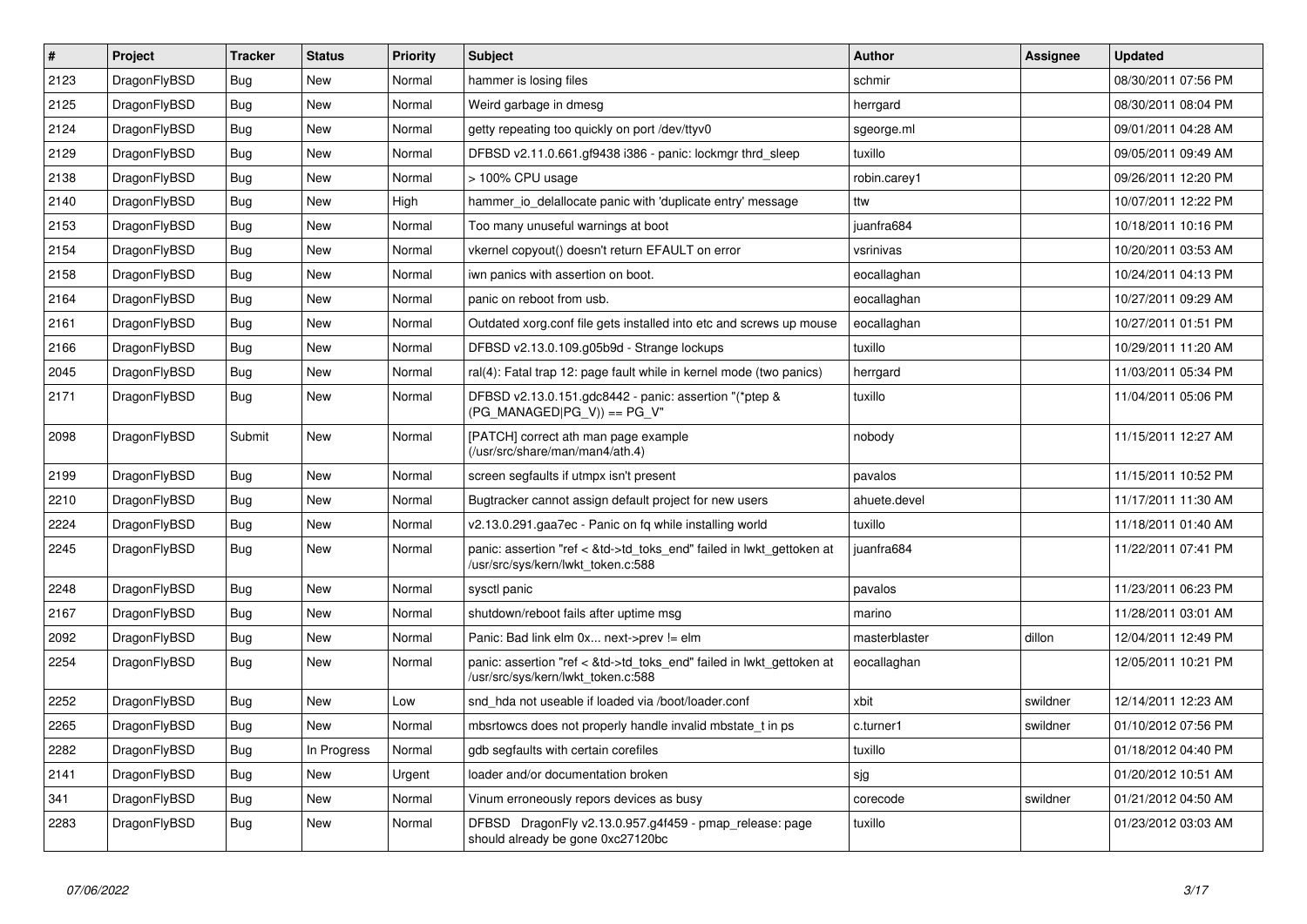| $\sharp$ | Project      | <b>Tracker</b> | <b>Status</b> | <b>Priority</b> | Subject                                                                           | Author            | Assignee | <b>Updated</b>      |
|----------|--------------|----------------|---------------|-----------------|-----------------------------------------------------------------------------------|-------------------|----------|---------------------|
| 2292     | DragonFlyBSD | Bug            | <b>New</b>    | Normal          | re interface with jumbo frames (mtu larger than 1500) hangs after<br>some traffic | Anonymous         |          | 01/31/2012 12:11 AM |
| 2306     | DragonFlyBSD | Bug            | <b>New</b>    | Normal          | a crash starts the kernel debugger in text mode, but just reboots in X            | phma              |          | 02/11/2012 08:02 PM |
| 2308     | DragonFlyBSD | <b>Bug</b>     | New           | Normal          | System freeze when unloading snd_hda                                              | jaydg             |          | 02/19/2012 07:15 AM |
| 2297     | DragonFlyBSD | <b>Bug</b>     | <b>New</b>    | Normal          | strange NFS (client) error messages / problems                                    | Anonymous         |          | 02/19/2012 02:59 PM |
| 2311     | DragonFlyBSD | <b>Bug</b>     | New           | Normal          | Xorg crash having something to do with drm                                        | phma              |          | 02/22/2012 09:59 AM |
| 2319     | DragonFlyBSD | <b>Bug</b>     | <b>New</b>    | Normal          | crypt/passwd forward compat                                                       | c.turner1         |          | 02/28/2012 12:39 PM |
| 2081     | DragonFlyBSD | Bug            | Feedback      | Normal          | Panic on device "detach" / "failure"                                              | vsrinivas         |          | 02/29/2012 07:11 AM |
| 1860     | DragonFlyBSD | <b>Bug</b>     | Feedback      | Normal          | Panic while creating UFS fs on vn(4) for initrd                                   | matthias          |          | 02/29/2012 07:16 AM |
| 1669     | DragonFlyBSD | <b>Bug</b>     | In Progress   | Normal          | Drive wont open using button                                                      | elekktretterr     |          | 02/29/2012 12:05 PM |
| 2324     | DragonFlyBSD | <b>Bug</b>     | New           | Normal          | natacotrol support > 2TB not working even after the ftigeot patch                 | zenny             |          | 03/03/2012 01:00 AM |
| 2331     | DragonFlyBSD | Bug            | New           | Normal          | reading mouse mode from unopen file descriptor hangs mouse<br>driver              | phma              |          | 03/14/2012 09:43 AM |
| 2090     | DragonFlyBSD | <b>Bug</b>     | Feedback      | Normal          | snd_hda does not support headphone automute                                       | justin            |          | 03/29/2012 08:03 PM |
| 2345     | DragonFlyBSD | <b>Bug</b>     | In Progress   | Normal          | DFBSD v3.1.0.457.gd679f - NFS panic on diskless station                           | tuxillo           |          | 04/07/2012 05:22 PM |
| 2351     | DragonFlyBSD | Bug            | In Progress   | Normal          | DFBSD v3.1.0.579.g44ccf - Stuck during startup, random freezes                    | tuxillo           |          | 04/24/2012 08:21 AM |
| 2316     | DragonFlyBSD | Bug            | New           | Normal          | Ungraceful invalid password handling for adding a new user in the<br>installer    | rune              |          | 04/27/2012 11:23 PM |
| 2061     | DragonFlyBSD | Bug            | <b>New</b>    | Normal          | USB keyboard boot panic                                                           | sjg               |          | 05/04/2012 12:20 AM |
| 2371     | DragonFlyBSD | Bug            | <b>New</b>    | Normal          | Timezone problem with America/Sao_Paulo                                           | raitech           |          | 05/17/2012 01:42 PM |
| 2387     | DragonFlyBSD | <b>Bug</b>     | New           | Normal          | hammer ignores -t during dedup                                                    | phma              |          | 06/17/2012 12:30 PM |
| 2389     | DragonFlyBSD | <b>Bug</b>     | <b>New</b>    | Normal          | computer crashed while listing processes                                          | phma              |          | 06/18/2012 02:49 PM |
| 2084     | DragonFlyBSD | <b>Bug</b>     | New           | Normal          | DFBSD v2.11.0.242.g4d317 - panic: zone: entry not free                            | tuxillo           |          | 07/03/2012 01:23 AM |
| 2347     | DragonFlyBSD | Bug            | Feedback      | High            | Hammer PFSes destroy does not give back full space allocated to<br><b>PFS</b>     | sgeorge           |          | 07/19/2012 01:11 AM |
| 2369     | DragonFlyBSD | <b>Bug</b>     | <b>New</b>    | Normal          | panic: Bad link elm 0xffffffe07edf6068 next->prev != elm                          | jaydg             |          | 08/15/2012 03:04 AM |
| 2403     | DragonFlyBSD | <b>Bug</b>     | New           | Low             | newfs -E doesn't handle /dev/serno device names properly                          | ftigeot           |          | 08/17/2012 05:07 AM |
| 1714     | DragonFlyBSD | <b>Bug</b>     | <b>New</b>    | Low             | hwpmc                                                                             | alexh             | swildner | 08/18/2012 02:03 PM |
| 2412     | DragonFlyBSD | <b>Bug</b>     | <b>New</b>    | Normal          | wlan0 fails to get address via dhclient                                           | nonsolosoft       |          | 08/30/2012 05:55 AM |
| 2296     | DragonFlyBSD | <b>Bug</b>     | In Progress   | High            | panic: assertion "m->wire_count > 0" failed                                       | thomas.nikolajsen |          | 08/30/2012 06:09 AM |
| 2182     | DragonFlyBSD | <b>Bug</b>     | New           | Normal          | if_msk PHY FIFO underrun/overflow                                                 | nonsolosoft       |          | 09/03/2012 06:39 AM |
| 2423     | DragonFlyBSD | <b>Bug</b>     | New           | Urgent          | After multiple panics/locks, hitting KKASSERT in<br>hammer_init_cursor            | rumcic            |          | 09/18/2012 02:28 AM |
| 2421     | DragonFlyBSD | <b>Bug</b>     | New           | High            | Kernel panic: vm_fault: page 0xc0f70000 not busy!                                 | lentferj          |          | 10/03/2012 08:16 AM |
| 2430     | DragonFlyBSD | <b>Bug</b>     | New           | Normal          | Alternate Password Hash method                                                    | robin.carey1      |          | 10/07/2012 06:28 AM |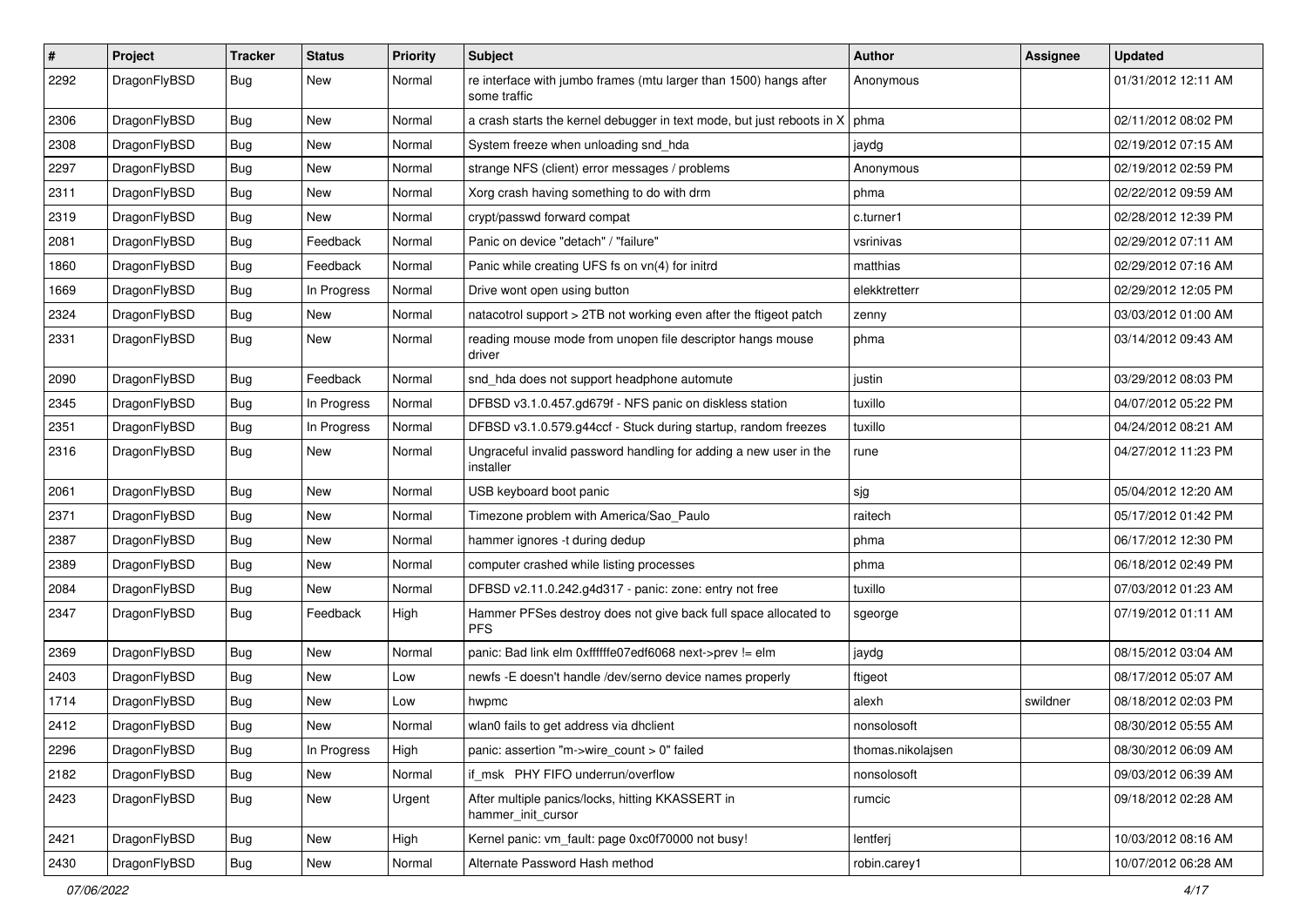| $\vert$ # | Project      | <b>Tracker</b> | <b>Status</b> | <b>Priority</b> | Subject                                                                                                                      | <b>Author</b>     | Assignee  | <b>Updated</b>      |
|-----------|--------------|----------------|---------------|-----------------|------------------------------------------------------------------------------------------------------------------------------|-------------------|-----------|---------------------|
| 1525      | DragonFlyBSD | <b>Bug</b>     | New           | Normal          | boehm-gc problems                                                                                                            | hasso             |           | 10/13/2012 07:13 PM |
| 2434      | DragonFlyBSD | <b>Bug</b>     | New           | Normal          | BTX Halted - Boot fails on USB/GUI                                                                                           | lucmv             |           | 10/17/2012 08:12 PM |
| 2444      | DragonFlyBSD | <b>Bug</b>     | New           | Normal          | Crash during Hammer overnight cleanup                                                                                        | justin            |           | 11/04/2012 07:58 AM |
| 2453      | DragonFlyBSD | <b>Bug</b>     | New           | Normal          | panic: assertion "gd->gd_spinlocks == $0$ " failed                                                                           | Johannes.Hofmann  |           | 11/12/2012 12:54 PM |
| 2353      | DragonFlyBSD | <b>Bug</b>     | In Progress   | Normal          | panic: assertion "gd->gd_spinlocks_wr == 0" failed in<br>bsd4 schedulerclock                                                 | jaydg             | alexh     | 11/28/2012 01:57 AM |
| 2499      | DragonFlyBSD | <b>Bug</b>     | In Progress   | Urgent          | DRAGONFLY_3_2 lockd not responding correctly                                                                                 | Nerzhul           |           | 01/22/2013 12:47 PM |
| 2436      | DragonFlyBSD | Bug            | New           | Normal          | panic: assertion "lp->lwp_qcpu == dd->cpuid" failed in<br>dfly_acquire_curproc                                               | thomas.nikolajsen |           | 01/23/2013 11:07 AM |
| 2396      | DragonFlyBSD | <b>Bug</b>     | Feedback      | High            | Latest 3.1 development version core dumps while destroying master<br><b>PFS</b>                                              | sgeorge           |           | 01/23/2013 04:10 PM |
| 2288      | DragonFlyBSD | <b>Bug</b>     | Feedback      | Normal          | Random IO performance loss introduced since January 1st                                                                      | lentferj          |           | 01/23/2013 04:21 PM |
| 2493      | DragonFlyBSD | <b>Bug</b>     | New           | Normal          | vidcontrol: invalid video mode name                                                                                          | Svarov            |           | 01/24/2013 09:55 AM |
| 2370      | DragonFlyBSD | <b>Bug</b>     | New           | Normal          | panic: ffs valloc: dup alloc                                                                                                 | marino            | vsrinivas | 02/01/2013 09:28 AM |
| 2496      | DragonFlyBSD | <b>Bug</b>     | New           | Normal          | NTFS malloc limit exceeded                                                                                                   | plasmob           | tuxillo   | 02/19/2013 08:47 AM |
| 2520      | DragonFlyBSD | Bug            | New           | Normal          | panic: assertion "IS_SERIALIZED((ifp->if_serializer))" failed in<br>if_default_serialize_assert at /usr/src/sys/net/if.c:437 | ano               |           | 03/09/2013 12:14 AM |
| 385       | DragonFlyBSD | <b>Bug</b>     | Feedback      | Low             | Mail archive address removal                                                                                                 | justin            | justin    | 03/09/2013 11:24 AM |
| 331       | DragonFlyBSD | <b>Bug</b>     | In Progress   | Normal          | ftpsesame (aka Bridging S01E03)                                                                                              | bastyaelvtars     |           | 03/09/2013 12:28 PM |
| 725       | DragonFlyBSD | <b>Bug</b>     | In Progress   | Low             | 'make distribution' fails w/'ro' /usr/obj                                                                                    | c.turner          |           | 03/09/2013 01:01 PM |
| 1144      | DragonFlyBSD | <b>Bug</b>     | Feedback      | Normal          | Incorrect clock under KVM                                                                                                    | msylvan           |           | 03/09/2013 01:17 PM |
| 1563      | DragonFlyBSD | <b>Bug</b>     | Feedback      | Normal          | reset(1) doesn't reset terminal to the defaults                                                                              | hasso             |           | 03/10/2013 04:17 AM |
| 1502      | DragonFlyBSD | <b>Bug</b>     | In Progress   | Normal          | Lock while deleting files from nohistory HAMMER directories                                                                  | hasso             |           | 03/10/2013 04:28 AM |
| 1489      | DragonFlyBSD | Bug            | Feedback      | Normal          | panic: ufs dirbad: bad dir                                                                                                   | rumcic            |           | 03/10/2013 04:34 AM |
| 293       | DragonFlyBSD | <b>Bug</b>     | Feedback      | Low             | Various updates to the handbook                                                                                              | victor            | victor    | 03/10/2013 04:46 AM |
| 1249      | DragonFlyBSD | <b>Bug</b>     | Feedback      | Normal          | panic: ffs_vfree: freeing free inode                                                                                         | rumcic            |           | 03/10/2013 05:13 AM |
| 1250      | DragonFlyBSD | <b>Bug</b>     | Feedback      | Normal          | Panic upon plugging an USB flash drive into the machine                                                                      | rumcic            |           | 03/10/2013 05:17 AM |
| 1668      | DragonFlyBSD | <b>Bug</b>     | Feedback      | Normal          | Power button not working                                                                                                     | elekktretterr     |           | 03/10/2013 06:22 AM |
| 1824      | DragonFlyBSD | <b>Bug</b>     | Feedback      | Normal          | kernel panic, x86, 2.7.3.859.ge5104                                                                                          | akirchhoff135014  |           | 03/10/2013 07:49 AM |
| 2531      | DragonFlyBSD | <b>Bug</b>     | New           | Normal          | camcontrol fails to disable APM                                                                                              | m.lombardi85      |           | 03/23/2013 12:28 PM |
| 2529      | DragonFlyBSD | <b>Bug</b>     | New           | Low             | Sundance network adapter is not detected and attached                                                                        | kworr             |           | 03/25/2013 02:29 AM |
| 2535      | DragonFlyBSD | <b>Bug</b>     | New           | Normal          | Imap processes apparentlt blocked on disk I/O                                                                                | ftigeot           |           | 04/02/2013 09:31 AM |
| 2136      | DragonFlyBSD | <b>Bug</b>     | New           | Normal          | socketpair() doesn't free file descriptors on copyout failure                                                                | vsrinivas         |           | 04/05/2013 09:13 AM |
| 2547      | DragonFlyBSD | <b>Bug</b>     | New           | High            | crashed while doing a dry run of pkg_rolling-replace                                                                         | phma              |           | 04/18/2013 10:40 PM |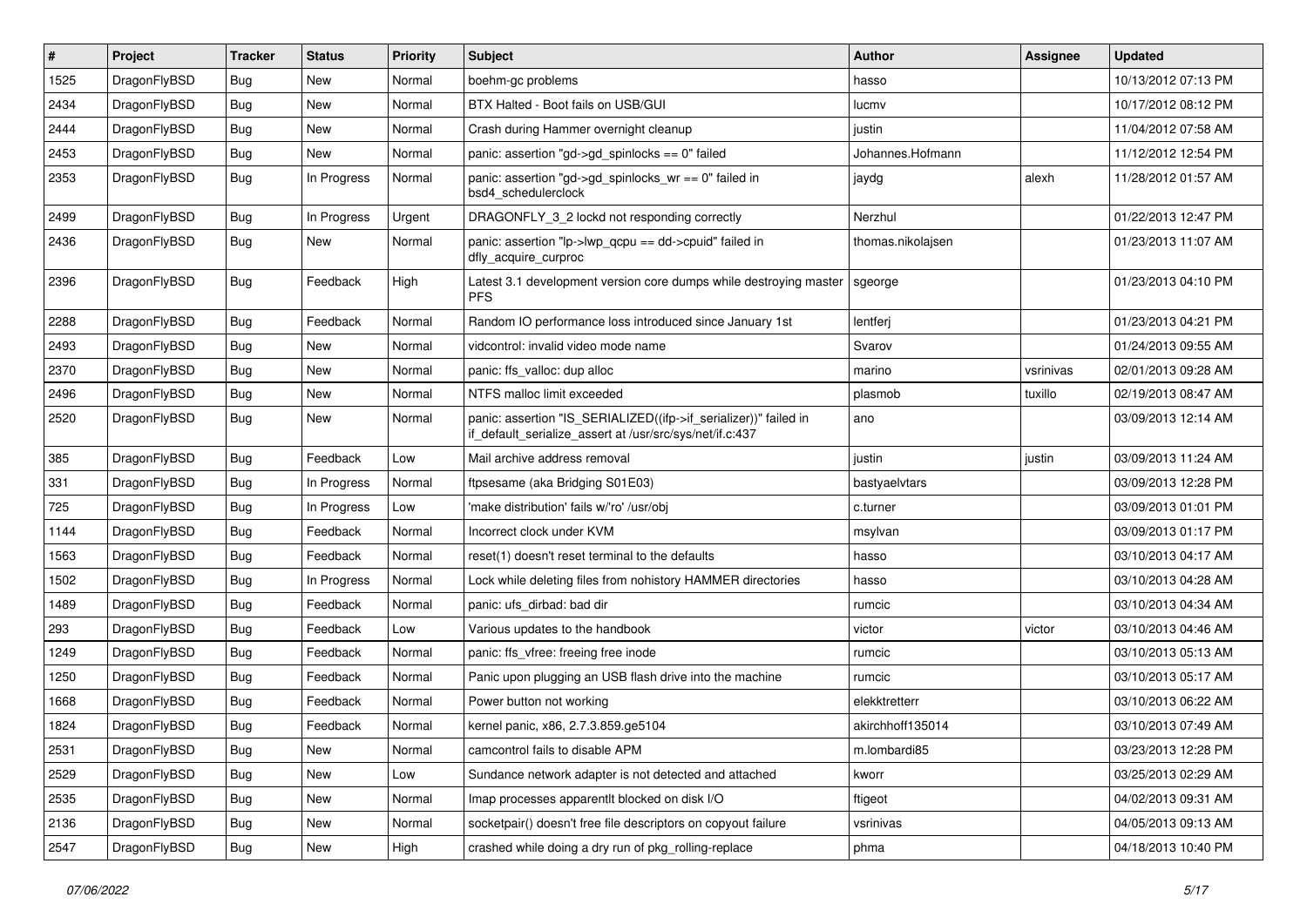| $\sharp$ | Project      | <b>Tracker</b> | <b>Status</b> | <b>Priority</b> | Subject                                                                                                        | <b>Author</b>     | Assignee  | <b>Updated</b>      |
|----------|--------------|----------------|---------------|-----------------|----------------------------------------------------------------------------------------------------------------|-------------------|-----------|---------------------|
| 2552     | DragonFlyBSD | Bug            | New           | Low             | hammer recovery should indicate progress                                                                       | phma              |           | 05/03/2013 12:13 AM |
| 2549     | DragonFlyBSD | Bug            | In Progress   | Normal          | netgraph7: Kernel page fault.                                                                                  | russiane39        | nant      | 05/10/2013 11:20 PM |
| 2557     | DragonFlyBSD | <b>Bug</b>     | New           | Normal          | stock 3.4.1 kernel halts during booting if dm and dm_target_crypt<br>are loaded and RAID controller is present | phma              |           | 05/12/2013 10:38 PM |
| 2565     | DragonFlyBSD | <b>Bug</b>     | <b>New</b>    | Normal          | "ifconfig ix0 up" panic                                                                                        | Itpig402a         |           | 06/03/2013 05:46 AM |
| 2568     | DragonFlyBSD | <b>Bug</b>     | New           | Normal          | AHCI panic                                                                                                     | josepht           |           | 06/07/2013 05:52 PM |
| 1302     | DragonFlyBSD | <b>Bug</b>     | In Progress   | Normal          | Checkpoint regression?                                                                                         | sjg               | sjg       | 07/10/2013 05:22 PM |
| 2577     | DragonFlyBSD | <b>Bug</b>     | New           | Normal          | virtio-blk iops performance is cpu limited on high end devices                                                 | gjs278            | vsrinivas | 08/01/2013 02:28 PM |
| 2569     | DragonFlyBSD | <b>Bug</b>     | New           | Normal          | ctime NFS                                                                                                      | ferney            |           | 08/11/2013 04:35 AM |
| 2586     | DragonFlyBSD | <b>Bug</b>     | <b>New</b>    | Normal          | pf: "modulate" state seems problematic                                                                         | srussell          |           | 09/25/2013 07:36 PM |
| 2595     | DragonFlyBSD | <b>Bug</b>     | New           | Normal          | DragonFly 3.4.3 crashes on SUN Blade X6250 with Qlogic ISP 2432<br>FC card                                     | Turvamies         |           | 10/07/2013 11:53 AM |
| 2598     | DragonFlyBSD | <b>Bug</b>     | <b>New</b>    | Normal          | i386 via USB Booting                                                                                           | mbzadegan         |           | 10/21/2013 02:28 AM |
| 2604     | DragonFlyBSD | <b>Bug</b>     | New           | Normal          | dell laptop does not boot with LATEST                                                                          | isenmann          |           | 11/20/2013 02:07 AM |
| 2609     | DragonFlyBSD | <b>Bug</b>     | New           | Normal          | master: panic: assertion<br>"LWKT_TOKEN_HELD_ANY(vm_object_token(object))" failed in<br>swp_pager_lookup       | thomas.nikolajsen |           | 11/28/2013 11:36 AM |
| 2611     | DragonFlyBSD | <b>Bug</b>     | New           | Normal          | Change in IP address results in network not working                                                            | phma              |           | 12/05/2013 07:55 PM |
| 2556     | DragonFlyBSD | <b>Bug</b>     | Feedback      | Normal          | DragonFly v3.5.0.81.gd3479 - Process signal weirdness                                                          | tuxillo           |           | 12/17/2013 03:48 PM |
| 2618     | DragonFlyBSD | <b>Bug</b>     | New           | Normal          | mouse problem on RELEASE-3_6_0                                                                                 | FilippoMo         |           | 12/20/2013 03:26 AM |
| 2620     | DragonFlyBSD | <b>Bug</b>     | <b>New</b>    | Normal          | moused problem                                                                                                 | FilippoMo         |           | 12/20/2013 10:32 AM |
| 2621     | DragonFlyBSD | <b>Bug</b>     | New           | Normal          | core dump using cdrom                                                                                          | nonsolosoft       |           | 12/27/2013 12:43 AM |
| 2622     | DragonFlyBSD | <b>Bug</b>     | New           | Normal          | VAIO FIT15E fn keys support                                                                                    | nonsolosoft       |           | 12/31/2013 01:31 AM |
| 2626     | DragonFlyBSD | <b>Bug</b>     | <b>New</b>    | Normal          | iwn driver drops with error: "firmware error 'iwn intr: fatal firmware<br>error"                               | rodyaj            |           | 01/09/2014 05:50 AM |
| 1193     | DragonFlyBSD | <b>Bug</b>     | New           | Normal          | kernel doesn't recognize cdrom drive                                                                           | nonsolosoft       |           | 01/25/2014 09:11 PM |
| 679      | DragonFlyBSD | <b>Bug</b>     | New           | Low             | Netgraph backward compatibility for old *LEN constants                                                         | nant              | nant      | 02/18/2014 05:45 AM |
| 1185     | DragonFlyBSD | <b>Bug</b>     | New           | High            | need a tool to merge changes into /etc                                                                         | wa1ter            |           | 02/18/2014 06:02 AM |
| 989      | DragonFlyBSD | <b>Bug</b>     | New           | Normal          | installer/fdisk trouble with wrapped values                                                                    | Discodestroyer    |           | 02/18/2014 06:27 AM |
| 1246     | DragonFlyBSD | <b>Bug</b>     | I New         | Normal          | bad resolution (monitor desync) with livedvd                                                                   | Przem0l           |           | 02/18/2014 06:29 AM |
| 2645     | DragonFlyBSD | <b>Bug</b>     | New           | Normal          | panic with dsched fq and ioprio                                                                                | jyoung15          |           | 02/20/2014 07:29 AM |
| 285      | DragonFlyBSD | <b>Bug</b>     | Feedback      | Low             | interrupt latency with re without ip address configured                                                        | thomas.nikolajsen |           | 02/20/2014 10:30 AM |
| 2619     | DragonFlyBSD | <b>Bug</b>     | New           | Normal          | DragonFly 3.6 can't be installed on a 6TB volume                                                               | ftigeot           |           | 02/23/2014 11:55 PM |
| 2473     | DragonFlyBSD | <b>Bug</b>     | New           | Normal          | Kernel crash when trying to up the wpi0 device (Dfly<br>v3.3.0.758.g47388-DEVELOPMENT)                         | tomaz             |           | 02/24/2014 08:50 AM |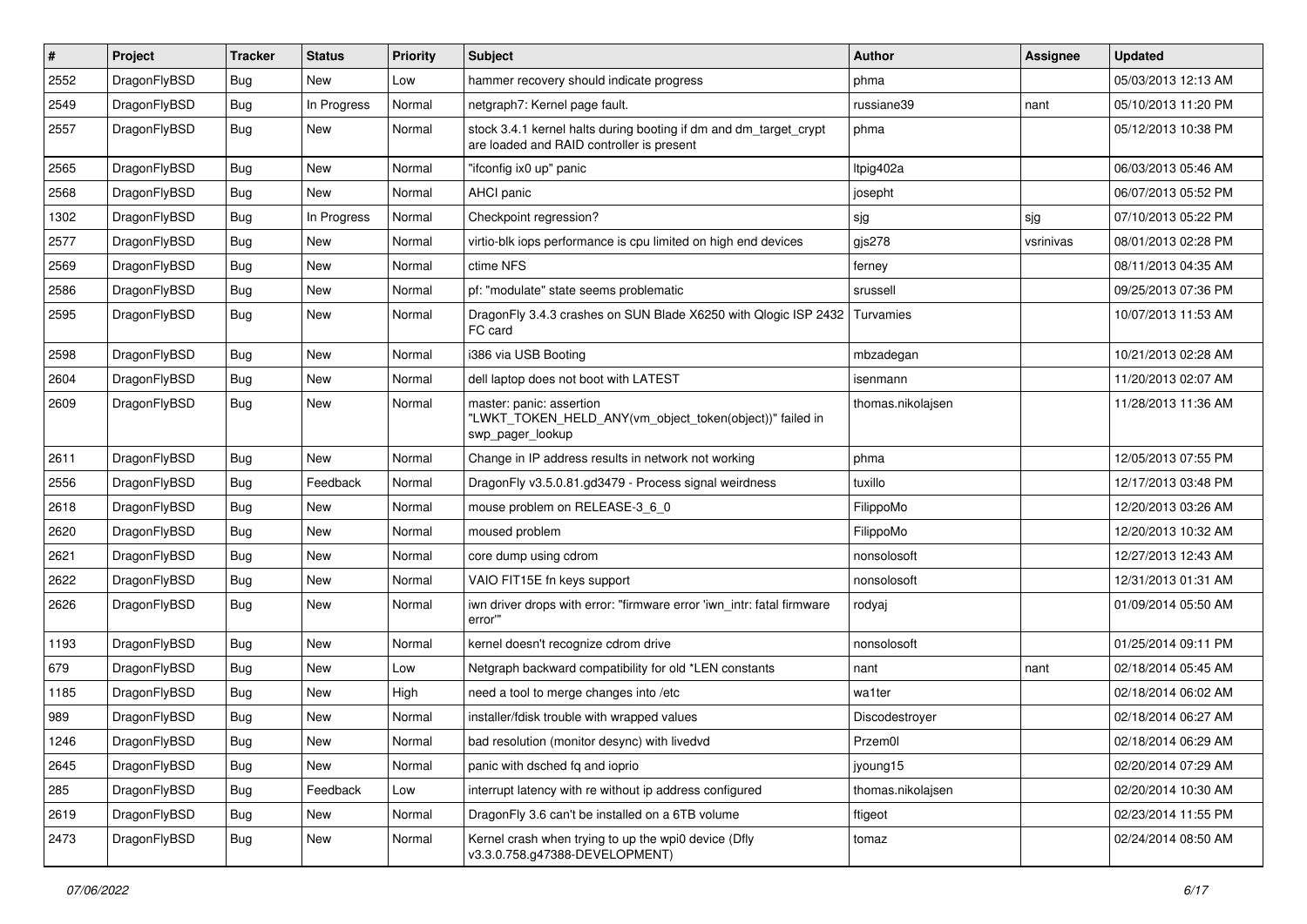| #    | Project      | <b>Tracker</b> | <b>Status</b> | <b>Priority</b> | Subject                                                                                          | Author         | <b>Assignee</b> | <b>Updated</b>      |
|------|--------------|----------------|---------------|-----------------|--------------------------------------------------------------------------------------------------|----------------|-----------------|---------------------|
| 2657 | DragonFlyBSD | Bug            | New           | High            | Needs acl to migrate our servers                                                                 | ferney         |                 | 03/31/2014 11:37 AM |
| 1695 | DragonFlyBSD | Bug            | New           | Normal          | NFS-related system breakdown                                                                     | Anonymous      |                 | 04/10/2014 12:35 AM |
| 2652 | DragonFlyBSD | <b>Bug</b>     | New           | Normal          | 189a0ff3761b47  ix: Implement MSI-X support locks up Lenovo<br>S10 Intel Atom n270               | davshao        |                 | 05/14/2014 01:55 AM |
| 570  | DragonFlyBSD | Bug            | Feedback      | Normal          | 1.8.x: ACPI problems                                                                             | qhwt+dfly      |                 | 06/02/2014 03:45 AM |
| 1330 | DragonFlyBSD | <b>Bug</b>     | Feedback      | Normal          | Hammer, usb disk, SYNCHRONIZE CACHE failure                                                      | josepht        |                 | 06/02/2014 04:56 AM |
| 1592 | DragonFlyBSD | Bug            | Feedback      | Normal          | AcpiOSUnmapMemory: Warning, deallocation did not track<br>allocation.                            | eocallaghan    |                 | 06/02/2014 07:45 AM |
| 2629 | DragonFlyBSD | Bug            | New           | Normal          | Replace gcc44 with llvm34, clang34, and libc++                                                   | tuxillo        |                 | 06/02/2014 02:30 PM |
| 1579 | DragonFlyBSD | Bug            | Feedback      | Normal          | dfly 2.4.1 does not like HP DL360G4p and Smart Array 6400 with<br>MSA <sub>20</sub>              | tomaz.borstnar | tuxillo         | 06/02/2014 02:44 PM |
| 2416 | DragonFlyBSD | Bug            | <b>New</b>    | Normal          | ".' entry can be removed on mounted nfs filesystem                                               | ftigeot        | tuxillo         | 06/03/2014 04:40 AM |
| 2329 | DragonFlyBSD | Bug            | <b>New</b>    | Normal          | ibm x3550 & acpi                                                                                 | ano            |                 | 06/03/2014 11:37 AM |
| 2490 | DragonFlyBSD | <b>Bug</b>     | New           | Normal          | nmalloc should color addresses to avoid cache bank conflictsw                                    | vsrinivas      |                 | 06/10/2014 05:51 AM |
| 2489 | DragonFlyBSD | Bug            | New           | Normal          | nmalloc doesn't cache VA for allocations > 8KB                                                   | vsrinivas      |                 | 06/10/2014 05:51 AM |
| 2680 | DragonFlyBSD | <b>Bug</b>     | New           | Low             | boot0cfg update makes box unbootable                                                             | herrgard       |                 | 06/10/2014 06:02 AM |
| 2687 | DragonFlyBSD | <b>Bug</b>     | New           | Normal          | natacontrol software RAID in installer                                                           | csmelosky      |                 | 06/22/2014 12:03 PM |
| 2688 | DragonFlyBSD | <b>Bug</b>     | New           | Normal          | 67613368bdda7 Fix wrong checks for U4B presence Asrock Z77M<br>difficulty detecting USB keyboard | davshao        |                 | 06/28/2014 07:08 PM |
| 2712 | DragonFlyBSD | Bug            | <b>New</b>    | Normal          | connect(2) returns EINVAL when retrying after ECONNREFUSED                                       | jorisgio       |                 | 08/14/2014 05:31 PM |
| 2731 | DragonFlyBSD | Bug            | In Progress   | Normal          | Screen full of random colors when starting Xorg with Intel Haswell<br>HD Graphics P4600          | ikatzmaier     |                 | 11/12/2014 04:08 PM |
| 2738 | DragonFlyBSD | Bug            | New           | Normal          | Hammer: Strange behavior when trying to recover old version of<br>moved file                     | roland         |                 | 11/20/2014 08:02 AM |
| 2746 | DragonFlyBSD | Bug            | New           | Normal          | some fraction of xterms started from the xmonad window manager<br>get killed with SIGALRM        | isenmann       | profmakx        | 12/28/2014 02:51 AM |
| 2617 | DragonFlyBSD | Bug            | Feedback      | Normal          | Possible issue with wireless mouse on 3.6 release                                                | FilippoMo      |                 | 01/14/2015 03:42 PM |
| 1194 | DragonFlyBSD | <b>Bug</b>     | New           | Normal          | SCSI errors while trying to copy photos from my camera                                           | elekktretterr  |                 | 01/14/2015 04:39 PM |
| 1456 | DragonFlyBSD | Bug            | Feedback      | Normal          | Microsoft wireless desktop problems                                                              | elekktretterr  |                 | 01/15/2015 08:34 AM |
| 846  | DragonFlyBSD | Bug            | Feedback      | Normal          | USB bugs:usb mouse can't used!                                                                   | frankning      |                 | 01/15/2015 08:36 AM |
| 979  | DragonFlyBSD | Bug            | Feedback      | Normal          | Failure-prone USB mass storage (SB600? msdosfs? CAM?)                                            | floid          |                 | 01/15/2015 08:38 AM |
| 1127 | DragonFlyBSD | <b>Bug</b>     | Feedback      | Low             | cdrom drive not detected                                                                         | tgr            | corecode        | 01/15/2015 08:55 AM |
| 1560 | DragonFlyBSD | <b>Bug</b>     | Feedback      | Normal          | Unable to modify partition table on ThinkPad T61p during install                                 | rehsack        |                 | 01/15/2015 08:57 AM |
| 600  | DragonFlyBSD | <b>Bug</b>     | <b>New</b>    | Low             | /sys/libkern/karc4random                                                                         | robin_carey5   | profmakx        | 01/19/2015 03:07 AM |
| 1634 | DragonFlyBSD | <b>Bug</b>     | New           | Normal          | panic: spin_lock: 0xe4ad1320, indefinitive wait!                                                 | elekktretterr  |                 | 01/19/2015 03:21 AM |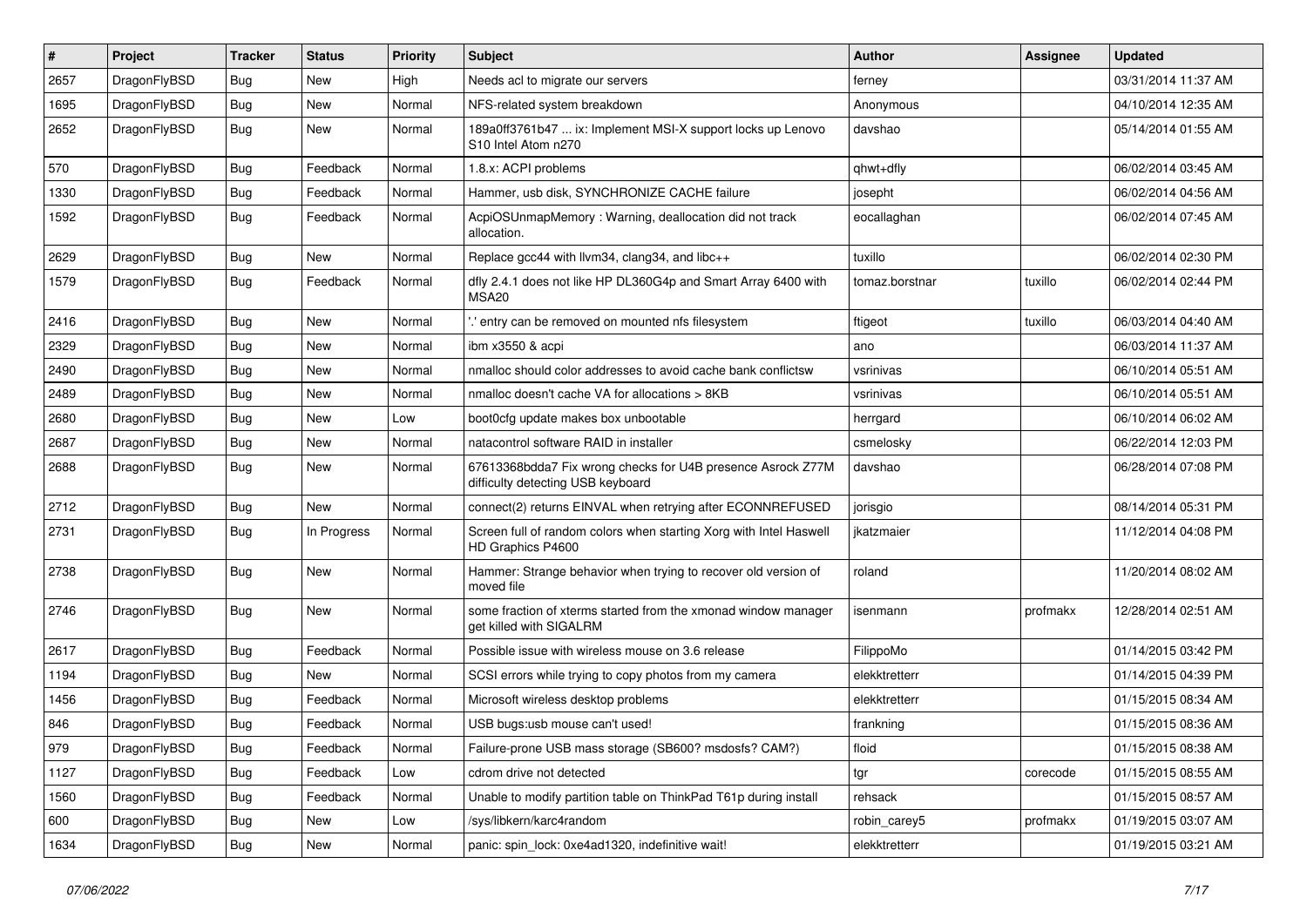| $\sharp$ | Project      | <b>Tracker</b> | <b>Status</b> | <b>Priority</b> | Subject                                                                                                                                                  | <b>Author</b>    | Assignee | <b>Updated</b>      |
|----------|--------------|----------------|---------------|-----------------|----------------------------------------------------------------------------------------------------------------------------------------------------------|------------------|----------|---------------------|
| 1672     | DragonFlyBSD | <b>Bug</b>     | Feedback      | Normal          | panic (trap 12) around btree_search() in 2.4.1-RELEASE                                                                                                   | floid            |          | 01/19/2015 03:36 AM |
| 2788     | DragonFlyBSD | Bug            | New           | Normal          | ioctl GSLICEINFO: Not working for vnode slice                                                                                                            | mneumann         |          | 02/12/2015 07:49 AM |
| 2790     | DragonFlyBSD | Submit         | New           | Low             | filedesc softrefs increment code factoring                                                                                                               | dclink           |          | 02/21/2015 04:00 AM |
| 2799     | DragonFlyBSD | <b>Bug</b>     | New           | Normal          | Fatal trap 12 caused by moused(8) -p/dev/cual0                                                                                                           | opvalues         |          | 03/04/2015 11:01 PM |
| 2802     | DragonFlyBSD | Bug            | <b>New</b>    | Normal          | USB Wifi urtwn0 crash from cd boot                                                                                                                       | opvalues         |          | 03/10/2015 01:07 AM |
| 2803     | DragonFlyBSD | <b>Bug</b>     | <b>New</b>    | Normal          | HAMMER: Warning: UNDO area too small!                                                                                                                    | ftigeot          |          | 03/11/2015 03:42 PM |
| 2809     | DragonFlyBSD | <b>Bug</b>     | New           | Normal          | hammer mirror-stream                                                                                                                                     | masu             |          | 04/10/2015 12:33 AM |
| 2812     | DragonFlyBSD | <b>Bug</b>     | New           | Normal          | Panic on Intel DE3815TYKHE                                                                                                                               | tmorp            |          | 05/14/2015 03:14 PM |
| 2816     | DragonFlyBSD | <b>Bug</b>     | New           | Normal          | A multitasking process being debugged can get stuck                                                                                                      | phma             |          | 05/19/2015 03:57 AM |
| 2820     | DragonFlyBSD | Bug            | New           | Normal          | TP-Link USB Wi-Fi adapter cannot be reattached to the system                                                                                             | shamaz           |          | 05/22/2015 09:45 PM |
| 2391     | DragonFlyBSD | <b>Bug</b>     | In Progress   | Normal          | System lock with ahci and acpi enabled on ATI RS690 chipset with<br>SMB600 sata controller                                                               | jorisgio         | vadaszi  | 06/03/2015 03:51 PM |
| 2822     | DragonFlyBSD | <b>Bug</b>     | <b>New</b>    | Normal          | USB 3.0 stick throws "reading primary partition table: error<br>accessing offset 000[] for 152" error, while the stick works on any<br>other OS I tested | revuwa           | profmakx | 06/29/2015 05:56 AM |
| 2819     | DragonFlyBSD | Bug            | In Progress   | Normal          | Random micro system freezes after a week of uptime                                                                                                       | ftigeot          | dillon   | 08/16/2015 08:46 PM |
| 2840     | DragonFlyBSD | <b>Bug</b>     | <b>New</b>    | Normal          | wrong voltage is reported                                                                                                                                | yellowrabbit2010 |          | 09/11/2015 06:09 PM |
| 2835     | DragonFlyBSD | Bug            | New           | Normal          | /usr/include/c++/5.0/bits/c++locale.h likes<br>POSIX C_SOURCE>=200809                                                                                    | davshao          |          | 11/18/2015 03:40 AM |
| 2857     | DragonFlyBSD | Bug            | New           | Normal          | hammer stalls via bitcoin-qt                                                                                                                             | tkusumi          |          | 11/30/2015 06:52 AM |
| 2858     | DragonFlyBSD | Bug            | New           | Low             | Installer "Local or UTC" question should have "No" selected by<br>default.                                                                               | cgag             |          | 12/02/2015 01:18 PM |
| 2859     | DragonFlyBSD | Bug            | New           | Low             | Installer configuration menu always highlights "Select timezone", no<br>matter which step was last completed.                                            | cgag             |          | 12/02/2015 01:54 PM |
| 2863     | DragonFlyBSD | Bug            | <b>New</b>    | Normal          | HAMMER synch tid is zero                                                                                                                                 | shamaz           |          | 12/12/2015 11:24 PM |
| 2874     | DragonFlyBSD | Bug            | New           | Normal          | make world DESTDIR=/emptydir fails                                                                                                                       | pascii           |          | 12/25/2015 07:04 AM |
| 2674     | DragonFlyBSD | <b>Bug</b>     | <b>New</b>    | Normal          | <b>GPT Support</b>                                                                                                                                       | ftigeot          |          | 12/28/2015 02:54 PM |
| 2877     | DragonFlyBSD | <b>Bug</b>     | New           | Low             | sed fails when working with UTF-8 locale and non-UTF symbols                                                                                             | arcade@b1t.name  |          | 12/30/2015 11:20 AM |
| 2881     | DragonFlyBSD | Bug            | <b>New</b>    | Normal          | Pulseaudio hangs/resets system when starting X11                                                                                                         | mneumann         |          | 01/09/2016 03:08 AM |
| 2882     | DragonFlyBSD | <b>Bug</b>     | <b>New</b>    | Low             | bridge sends packets from individual interfaces                                                                                                          | arcade@b1t.name  |          | 01/09/2016 12:43 PM |
| 2870     | DragonFlyBSD | Bug            | New           | High            | Broken text and icons when glamor acceleration is used                                                                                                   | 375gnu           | ftigeot  | 01/31/2016 12:13 AM |
| 2886     | DragonFlyBSD | Bug            | New           | Normal          | dragonfly mail agent: sending a testmail causes high system load                                                                                         | worf             |          | 02/05/2016 05:53 AM |
| 2887     | DragonFlyBSD | <b>Bug</b>     | New           | Low             | Missing extattr_namespace_to_string and<br>extattr_string_to_namespace functions                                                                         | rubenk           |          | 02/06/2016 05:09 AM |
| 2892     | DragonFlyBSD | <b>Bug</b>     | New           | Normal          | swap_pager:indefinite wait bufferf error                                                                                                                 | <b>Ihmwzy</b>    |          | 02/21/2016 10:32 PM |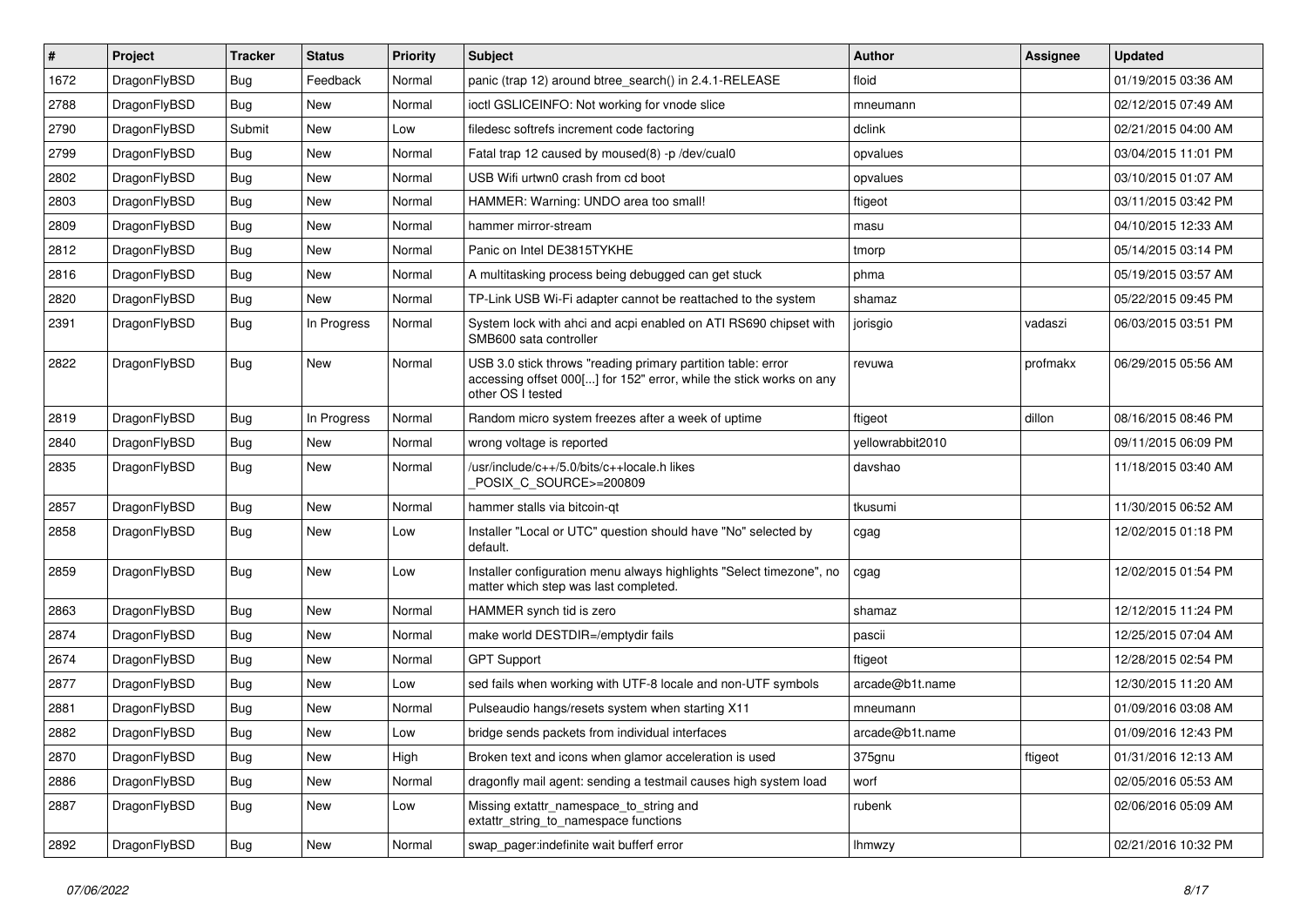| #    | Project      | <b>Tracker</b> | <b>Status</b> | <b>Priority</b> | Subject                                                                                                   | <b>Author</b>          | <b>Assignee</b> | <b>Updated</b>      |
|------|--------------|----------------|---------------|-----------------|-----------------------------------------------------------------------------------------------------------|------------------------|-----------------|---------------------|
| 2890 | DragonFlyBSD | <b>Bug</b>     | <b>New</b>    | Normal          | not able to boot usb installer on Toshiba Chromebook 2                                                    | johnnywhishbone        |                 | 02/22/2016 03:42 AM |
| 2891 | DragonFlyBSD | <b>Bug</b>     | New           | Normal          | Kernel panic in IEEE802.11 related code                                                                   | shamaz                 |                 | 05/29/2016 05:49 PM |
| 2878 | DragonFlyBSD | <b>Bug</b>     | New           | Low             | [fix] CCVER problem when using clang and cpu extensions<br>(intrinsics)                                   | arcade@b1t.name        |                 | 06/24/2016 04:25 AM |
| 2924 | DragonFlyBSD | <b>Bug</b>     | New           | Normal          | cat -v fails to tag characters in extended table with M- prefix with<br>some locales                      | sevan                  |                 | 07/11/2016 07:18 AM |
| 2930 | DragonFlyBSD | <b>Bug</b>     | <b>New</b>    | High            | 'objcache' causes panic during 'nfs_readdir'                                                              | tofergus               |                 | 07/26/2016 01:09 PM |
| 2931 | DragonFlyBSD | <b>Bug</b>     | New           | Low             | 'gdb' of 'vkernel' unable to print backtrace                                                              | tofergus               |                 | 07/26/2016 01:51 PM |
| 2933 | DragonFlyBSD | Submit         | <b>New</b>    | Normal          | Remove unix domain socket support from cat(1)                                                             | sevan                  |                 | 08/01/2016 08:10 PM |
| 2936 | DragonFlyBSD | <b>Bug</b>     | New           | Normal          | loader.efi crashes while loading kernel                                                                   | spaceille              |                 | 08/20/2016 06:17 AM |
| 2915 | DragonFlyBSD | <b>Bug</b>     | New           | High            | Hammer mirror-copy problem                                                                                | t dfbsd                |                 | 08/25/2016 05:28 AM |
| 2957 | DragonFlyBSD | <b>Bug</b>     | Feedback      | Normal          | swapoff -a followed by swapon -a doesn't give your swap back                                              | neilb                  |                 | 10/09/2016 04:17 AM |
| 2958 | DragonFlyBSD | <b>Bug</b>     | Feedback      | Normal          | Hammer FS dies during pruning after massive write load                                                    | neilb                  |                 | 10/11/2016 04:20 AM |
| 2526 | DragonFlyBSD | <b>Bug</b>     | New           | Normal          | hammer cleanup doesn't run on first day of DST                                                            | pavalos                |                 | 10/18/2016 05:28 PM |
| 1307 | DragonFlyBSD | <b>Bug</b>     | In Progress   | Normal          | hammer tid -2 shows unexpected result                                                                     | corecode               |                 | 10/18/2016 05:29 PM |
| 2970 | DragonFlyBSD | <b>Bug</b>     | New           | Normal          | kernel 4.7: "Is -I" causes panic on UDF filesystem: "bgetvp -<br>overlapping buffer"                      | peeter                 |                 | 12/21/2016 02:46 AM |
| 2972 | DragonFlyBSD | <b>Bug</b>     | <b>New</b>    | Normal          | ipfw3 "deny to me" does not work correctly                                                                | mneumann               |                 | 12/27/2016 12:11 PM |
| 2994 | DragonFlyBSD | <b>Bug</b>     | New           | Normal          | Intermittent boot hangs after git: hammer - HAMMER Version 7                                              | davshao                |                 | 03/30/2017 02:06 PM |
| 3006 | DragonFlyBSD | <b>Bug</b>     | <b>New</b>    | Normal          | boot0cfg: panic in kern_udev.c in function _udev_dict_set_cstr when<br>installing in VirtualBox           | MichiGreat             |                 | 04/01/2017 02:22 PM |
| 3018 | DragonFlyBSD | <b>Bug</b>     | New           | Normal          | sys/bus/u4b/wlan/if run.c:5464]: (style) Redundant condition                                              | dcb                    |                 | 04/11/2017 11:26 AM |
| 3022 | DragonFlyBSD | <b>Bug</b>     | New           | Normal          | sys/dev/netif/ath/ath/if_ath.c:2142: strange bitmask?                                                     | dcb                    |                 | 04/11/2017 11:49 AM |
| 3024 | DragonFlyBSD | <b>Bug</b>     | <b>New</b>    | Low             | sys/dev/netif/wi/if_wi.c:1090]: (style) Redundant condition                                               | dcb                    |                 | 04/11/2017 11:56 AM |
| 3021 | DragonFlyBSD | <b>Bug</b>     | In Progress   | Normal          | sys/dev/drm/i915/i915_gem_stolen.c:115]: (error) Signed integer<br>overflow for expression '65535<<20'    | dcb                    |                 | 04/11/2017 12:46 PM |
| 3035 | DragonFlyBSD | <b>Bug</b>     | New           | Normal          | panic: assertion "cpu $>= 0$ && cpu < ncpus" failed in netisr cpuport<br>at /usr/src/sys/net/netisr2.h:87 | masu                   |                 | 05/11/2017 01:24 AM |
| 3036 | DragonFlyBSD | <b>Bug</b>     | <b>New</b>    | Normal          | panic in icmp redirect start() ASSERT IN NETISR(0)                                                        | tautolog               |                 | 05/11/2017 07:27 PM |
| 3011 | DragonFlyBSD | Bug            | In Progress   | Normal          | dragonfly/sys/dev/netif/re/re.c: suspicious code?                                                         | dcb                    |                 | 07/29/2017 01:26 AM |
| 3049 | DragonFlyBSD | <b>Bug</b>     | New           | Normal          | panic DragonFly v4.8.1-RELEASE by mounting a malformed<br>msdosfs image [12.128]                          | open.source@ribose.com |                 | 08/14/2017 02:53 AM |
| 3051 | DragonFlyBSD | <b>Bug</b>     | <b>New</b>    | Normal          | panic DragonFly v4.8.1-RELEASE by mounting a malformed NTFS<br>image [12.000]                             | open.source@ribose.com |                 | 08/14/2017 03:20 AM |
| 3052 | DragonFlyBSD | <b>Bug</b>     | <b>New</b>    | Normal          | panic DragonFly v4.8.1-RELEASE by mounting a malformed NTFS<br>image [64.000]                             | open.source@ribose.com |                 | 08/14/2017 03:22 AM |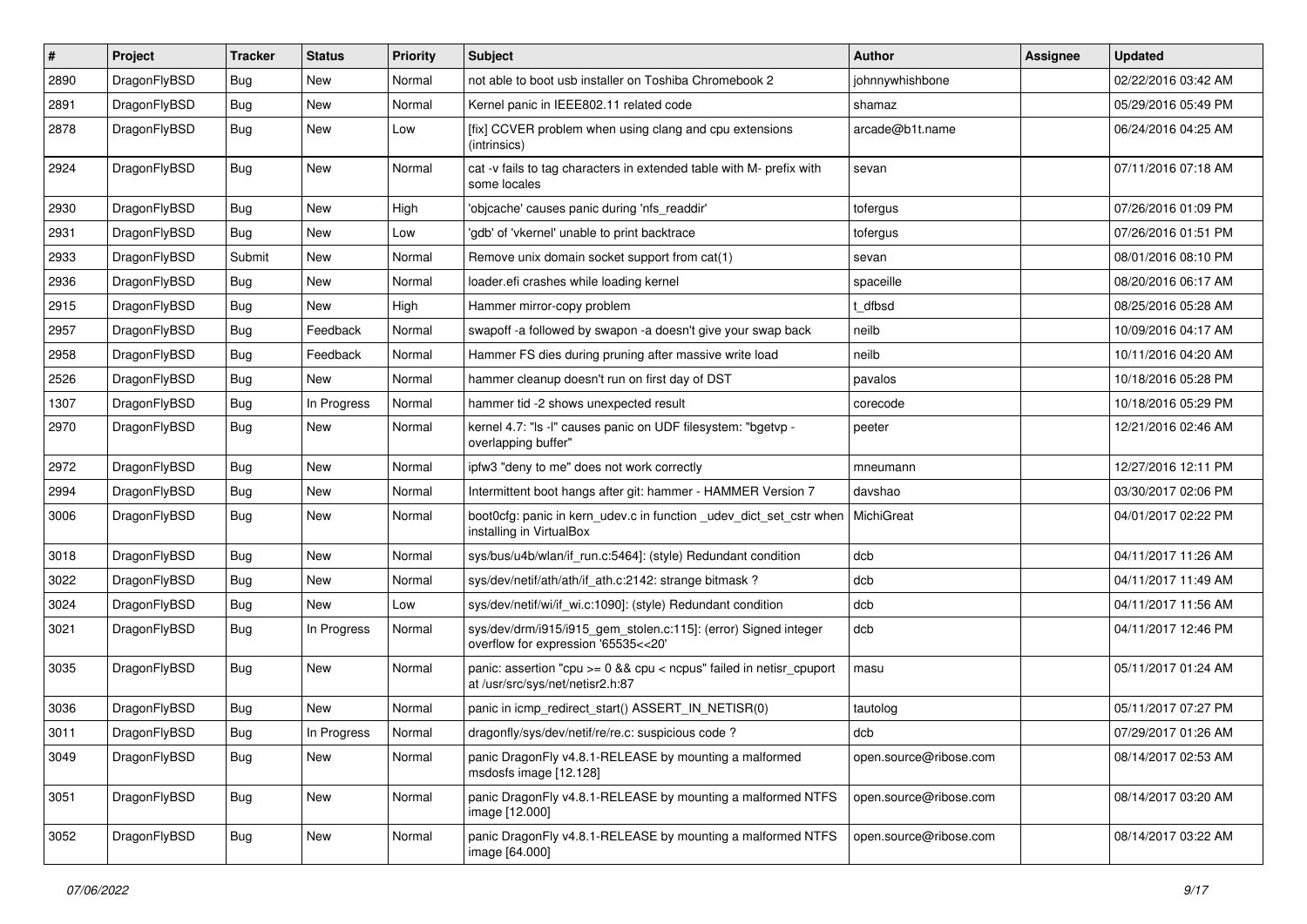| $\vert$ # | Project      | <b>Tracker</b> | <b>Status</b> | <b>Priority</b> | Subject                                                                                                            | <b>Author</b>    | Assignee | <b>Updated</b>      |
|-----------|--------------|----------------|---------------|-----------------|--------------------------------------------------------------------------------------------------------------------|------------------|----------|---------------------|
| 3025      | DragonFlyBSD | Bug            | New           | Normal          | sys/dev/powermng/powernow/powernow.c:284: bad comparison ?                                                         | dcb              |          | 09/23/2017 07:45 AM |
| 3076      | DragonFlyBSD | Bug            | <b>New</b>    | Normal          | sys/dev/netif/ig hal/e1000 ich8lan.c:1594: sanity checking mixup?                                                  | dcb              |          | 10/11/2017 01:58 AM |
| 3110      | DragonFlyBSD | <b>Bug</b>     | <b>New</b>    | Normal          | crash with ipfw3 under load                                                                                        | bnegre82         |          | 12/09/2017 06:22 AM |
| 3111      | DragonFlyBSD | <b>Bug</b>     | In Progress   | High            | Mouse lags every second heavily under X11                                                                          | mneumann         |          | 12/12/2017 09:46 PM |
| 3116      | DragonFlyBSD | Bug            | New           | Normal          | da0 detects on very big volume if to _remove_usb install stick and<br>reboot on Intel NUC5PPYH                     | dpostolov        |          | 01/07/2018 09:40 PM |
| 3117      | DragonFlyBSD | <b>Bug</b>     | <b>New</b>    | Normal          | Problem with colours if "intel" video-driver used                                                                  | dpostolov        |          | 01/07/2018 11:35 PM |
| 1521      | DragonFlyBSD | <b>Bug</b>     | Feedback      | Normal          | amd64 2.4 livecd won't mount root at boot                                                                          | bolapara         |          | 01/28/2018 03:45 AM |
| 3129      | DragonFlyBSD | Bug            | <b>New</b>    | High            | Kernel panic with 5.2.0 on A2SDi-4C-HLN4F                                                                          | stateless        |          | 04/24/2018 12:50 AM |
| 3132      | DragonFlyBSD | Bug            | New           | Low             | unifdef mined                                                                                                      | bcallah          |          | 04/26/2018 08:34 PM |
| 3134      | DragonFlyBSD | Bug            | <b>New</b>    | Normal          | RFC 3021 (/31 networks) appear to be unsupported                                                                   | jailbird         |          | 05/16/2018 11:03 PM |
| 3135      | DragonFlyBSD | Submit         | <b>New</b>    | Normal          | Add EVFILT RECV and EVFILT SEND                                                                                    | tautolog         |          | 05/25/2018 09:59 PM |
| 3139      | DragonFlyBSD | <b>Bug</b>     | <b>New</b>    | Normal          | USB Mouse Does Not Work in DragonflyBSD guest on VirtualBox                                                        | chiguy1256       |          | 06/24/2018 10:14 PM |
| 3142      | DragonFlyBSD | Submit         | <b>New</b>    | Normal          | lib/libdmsg: Unbreak using new API EVP CIPHER CTX new()                                                            | tkusumi          |          | 07/08/2018 04:18 AM |
| 3143      | DragonFlyBSD | Bug            | New           | Normal          | assertion "0" failed in hammer2 inode xop chain sync                                                               | cbin             |          | 07/18/2018 12:50 PM |
| 3120      | DragonFlyBSD | <b>Bug</b>     | <b>New</b>    | Normal          | Intel AC 8260 firmware does not load                                                                               | Vintodrimmer     |          | 08/28/2018 03:30 AM |
| 3147      | DragonFlyBSD | Submit         | <b>New</b>    | Normal          | Enable headless installation                                                                                       | ddegroot         |          | 10/09/2018 01:25 PM |
| 2898      | DragonFlyBSD | <b>Bug</b>     | <b>New</b>    | Normal          | <b>HAMMER</b> panic                                                                                                | pavalos          |          | 11/03/2018 07:05 AM |
| 3154      | DragonFlyBSD | Submit         | <b>New</b>    | Normal          | Update serial handling in bootloader                                                                               | ddegroot         | dillon   | 11/06/2018 11:21 PM |
| 2287      | DragonFlyBSD | Bug            | New           | Normal          | HAMMER(ROOT) Illegal UNDO TAIL signature at<br>300000001967c000                                                    | y0n3t4n1         |          | 11/07/2018 01:22 AM |
| 3157      | DragonFlyBSD | <b>Bug</b>     | <b>New</b>    | Normal          | TP-Link UE300 not working in 5.2-RELEASE                                                                           | tuxillo          |          | 11/15/2018 02:08 PM |
| 2250      | DragonFlyBSD | Bug            | <b>New</b>    | Normal          | Kernel panic                                                                                                       | adamk            |          | 11/23/2018 01:10 AM |
| 3141      | DragonFlyBSD | <b>Bug</b>     | <b>New</b>    | Normal          | dhclient blocks boot process                                                                                       | rowo             |          | 12/16/2018 11:01 AM |
| 1580      | DragonFlyBSD | <b>Bug</b>     | Feedback      | Normal          | Panic (Fatal trap 12: page fault while in kernel mode) while playing<br>with pf and netif names                    | rumcic           |          | 12/21/2018 01:21 AM |
| 3165      | DragonFlyBSD | <b>Bug</b>     | New           | Normal          | Looping at boot time                                                                                               | gop              |          | 12/28/2018 01:04 PM |
| 3152      | DragonFlyBSD | Bug            | Feedback      | Normal          | Console's size in ttyv0 and single user mode is sticking to 80x25,<br>while ttyv1 can make use of the whole screen | overtime         |          | 02/24/2019 01:08 AM |
| 3184      | DragonFlyBSD | <b>Bug</b>     | <b>New</b>    | Normal          | tsleep(9) return value when PCATCH specified                                                                       | tkusumi          |          | 04/03/2019 06:49 AM |
| 1850      | DragonFlyBSD | <b>Bug</b>     | New           | Normal          | volume-add on hammer root fs panic                                                                                 | Johannes.Hofmann |          | 04/18/2019 04:27 AM |
| 3124      | DragonFlyBSD | Bug            | <b>New</b>    | High            | DragonFlyBSD 5.0.2 with Hammer2 with UEFI install doesn't boot                                                     | wiesl            |          | 06/18/2019 05:07 AM |
| 3047      | DragonFlyBSD | <b>Bug</b>     | <b>New</b>    | Normal          | <b>HAMMER</b> critical write error                                                                                 | samuel           |          | 06/19/2019 09:50 AM |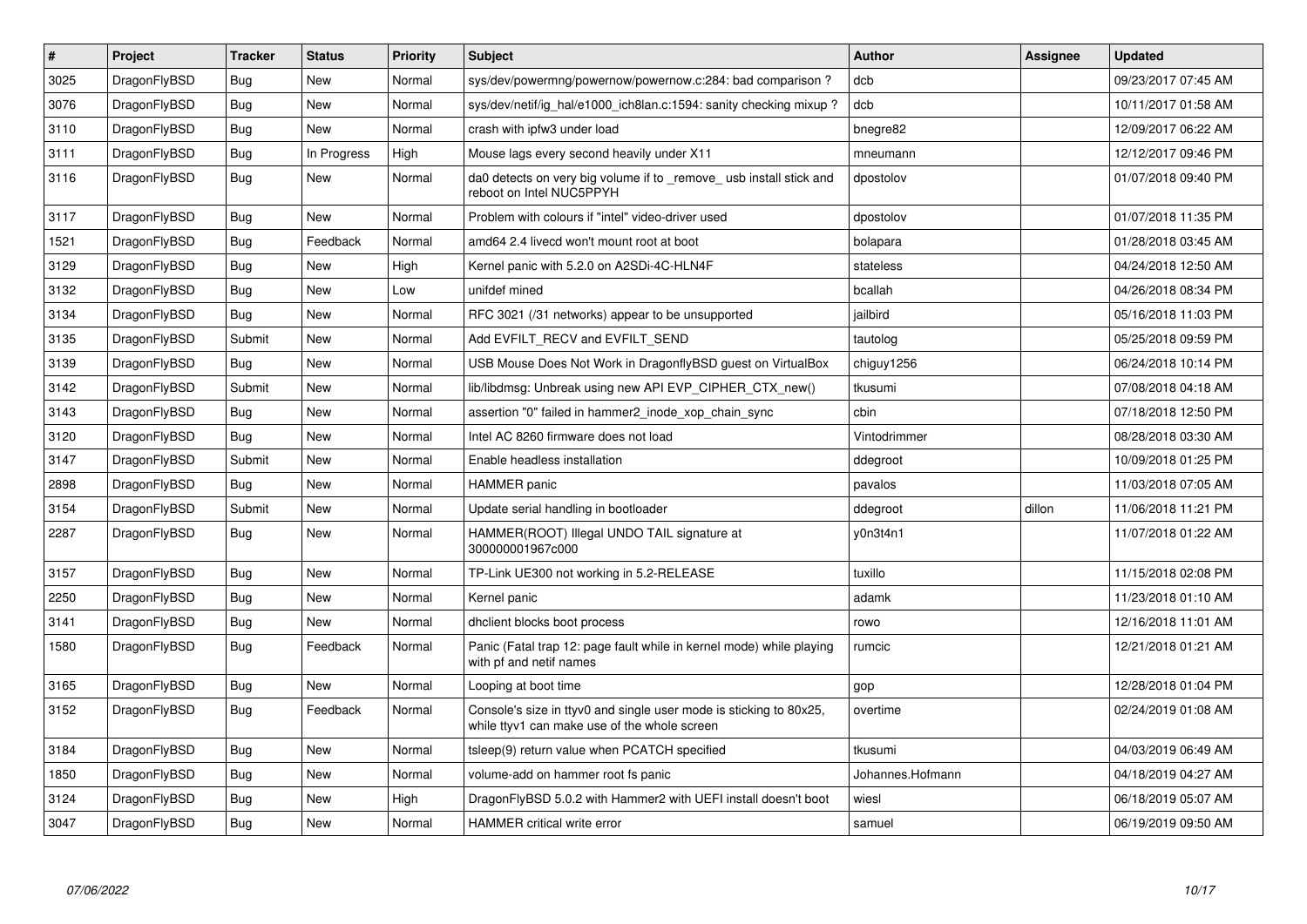| $\sharp$ | Project      | <b>Tracker</b> | <b>Status</b> | <b>Priority</b> | Subject                                                                                                                                                     | Author            | Assignee | <b>Updated</b>      |
|----------|--------------|----------------|---------------|-----------------|-------------------------------------------------------------------------------------------------------------------------------------------------------------|-------------------|----------|---------------------|
| 3194     | DragonFlyBSD | Bug            | New           | High            | Hammer kernel crash on mirror-stream of PFS after upgrade<br>(assertion "cursor->flags &<br>HAMMER_CURSOR_ITERATE_CHECK" failed in<br>hammer_btree_iterate) | Anonymous         |          | 06/29/2019 01:32 PM |
| 1390     | DragonFlyBSD | <b>Bug</b>     | In Progress   | Normal          | Use id_t type for {get,set}priority()                                                                                                                       | Anonymous         | tuxillo  | 07/05/2019 02:18 AM |
| 3196     | DragonFlyBSD | <b>Bug</b>     | New           | Normal          | test issue after redmine upgrade (2)                                                                                                                        | tuxillo           |          | 07/05/2019 04:33 AM |
| 3199     | DragonFlyBSD | Bug            | <b>New</b>    | Normal          | PFS label not found panic                                                                                                                                   | tse               |          | 08/21/2019 03:51 AM |
| 3206     | DragonFlyBSD | Submit         | New           | Normal          | update psm/kbd to FreeBSD 12.0 code                                                                                                                         | htse              |          | 10/05/2019 03:49 PM |
| 3209     | DragonFlyBSD | <b>Bug</b>     | <b>New</b>    | Normal          | svc has some minor bugs                                                                                                                                     | arcade@b1t.name   |          | 10/24/2019 09:08 AM |
| 3215     | DragonFlyBSD | Bug            | <b>New</b>    | Normal          | Hang in tcdrain(3) after write(3)                                                                                                                           | noloader          |          | 11/25/2019 03:08 PM |
| 3217     | DragonFlyBSD | Bug            | New           | Normal          | rescue tools: make install fails if rescue folder doesn't exist                                                                                             | t dfbsd           |          | 11/27/2019 08:16 PM |
| 3218     | DragonFlyBSD | <b>Bug</b>     | <b>New</b>    | Normal          | Kernel panics are not sent to comconsole when booted over EFI                                                                                               | mqudsi            |          | 12/02/2019 08:52 PM |
| 3222     | DragonFlyBSD | <b>Bug</b>     | <b>New</b>    | Normal          | gcc - undefined reference to '__atomic_load' (missing libatomic?)                                                                                           | mneumann          |          | 02/08/2020 02:45 AM |
| 3224     | DragonFlyBSD | <b>Bug</b>     | New           | Normal          | Kernel panic when trying to ping6                                                                                                                           | zhtw              |          | 03/08/2020 08:55 AM |
| 3225     | DragonFlyBSD | <b>Bug</b>     | <b>New</b>    | Normal          | nfsd freeze when using qemu                                                                                                                                 | tse               |          | 03/17/2020 11:52 AM |
| 3227     | DragonFlyBSD | Submit         | <b>New</b>    | Normal          | Add HAMMER2 instructions in the installation medium README                                                                                                  | daftaupe          |          | 03/26/2020 03:34 PM |
| 3219     | DragonFlyBSD | <b>Bug</b>     | New           | Normal          | x11/xorg port can not be build                                                                                                                              | <b>UlasSAYGIN</b> |          | 03/31/2020 08:57 AM |
| 3231     | DragonFlyBSD | Bug            | <b>New</b>    | Normal          | wifi drops on 5.8                                                                                                                                           | tse               |          | 04/06/2020 05:08 AM |
| 3226     | DragonFlyBSD | <b>Bug</b>     | New           | Normal          | Xorg freezes in vm: thread stuck in "objtrm1"                                                                                                               | peeter            |          | 04/08/2020 02:10 AM |
| 3197     | DragonFlyBSD | Bug            | <b>New</b>    | Normal          | DragonFly upgrades                                                                                                                                          | tse               |          | 04/18/2020 04:18 PM |
| 3235     | DragonFlyBSD | <b>Bug</b>     | <b>New</b>    | Normal          | Kernel panic in devfs vnops.c                                                                                                                               | mneumann          |          | 04/28/2020 07:00 AM |
| 3238     | DragonFlyBSD | <b>Bug</b>     | New           | Normal          | race conditions when printing from vkernel console                                                                                                          | piecuch           |          | 05/19/2020 02:50 PM |
| 3239     | DragonFlyBSD | Bug            | <b>New</b>    | Normal          | unable to SIGKILL glitched emacs                                                                                                                            | piecuch           |          | 05/26/2020 03:30 AM |
| 3240     | DragonFlyBSD | <b>Bug</b>     | New           | High            | compile error because of openssl with /usr/dports/security/rhash for<br>mysql 8 install                                                                     | <b>UlasSAYGIN</b> |          | 06/04/2020 08:05 AM |
| 3208     | DragonFlyBSD | Bug            | <b>New</b>    | Normal          | Crash related to nfsd                                                                                                                                       | tse               |          | 06/11/2020 05:52 AM |
| 3170     | DragonFlyBSD | <b>Bug</b>     | New           | Normal          | repeatable nfsd crash                                                                                                                                       | tse               |          | 06/11/2020 05:52 AM |
| 3107     | DragonFlyBSD | <b>Bug</b>     | <b>New</b>    | Low             | ACPI interrupt storm when loading i915 on Lenovo T460                                                                                                       | oyvinht           |          | 07/15/2020 07:01 AM |
| 3245     | DragonFlyBSD | <b>Bug</b>     | <b>New</b>    | Normal          | panic: free: guard1x fail, i915 load from loader.conf                                                                                                       | polachok          |          | 08/21/2020 10:36 AM |
| 2587     | DragonFlyBSD | <b>Bug</b>     | New           | Normal          | SATA DVD writer not detected by DragonFly                                                                                                                   | srussell          |          | 09/04/2020 08:55 AM |
| 3246     | DragonFlyBSD | <b>Bug</b>     | New           | Normal          | HAMMER2 unable to handle ENOSPC properly                                                                                                                    | tkusumi           |          | 09/04/2020 11:11 AM |
| 3243     | DragonFlyBSD | <b>Bug</b>     | New           | Normal          | SMART status not reported properly for SSD disks                                                                                                            | daftaupe          |          | 09/09/2020 11:03 PM |
| 3247     | DragonFlyBSD | <b>Bug</b>     | New           | Normal          | Kernel panic doing nothing much                                                                                                                             | phma              |          | 09/12/2020 11:40 PM |
| 3249     | DragonFlyBSD | <b>Bug</b>     | New           | Normal          | HAMMER2 fsync(2) not working properly                                                                                                                       | tkusumi           |          | 09/21/2020 07:07 AM |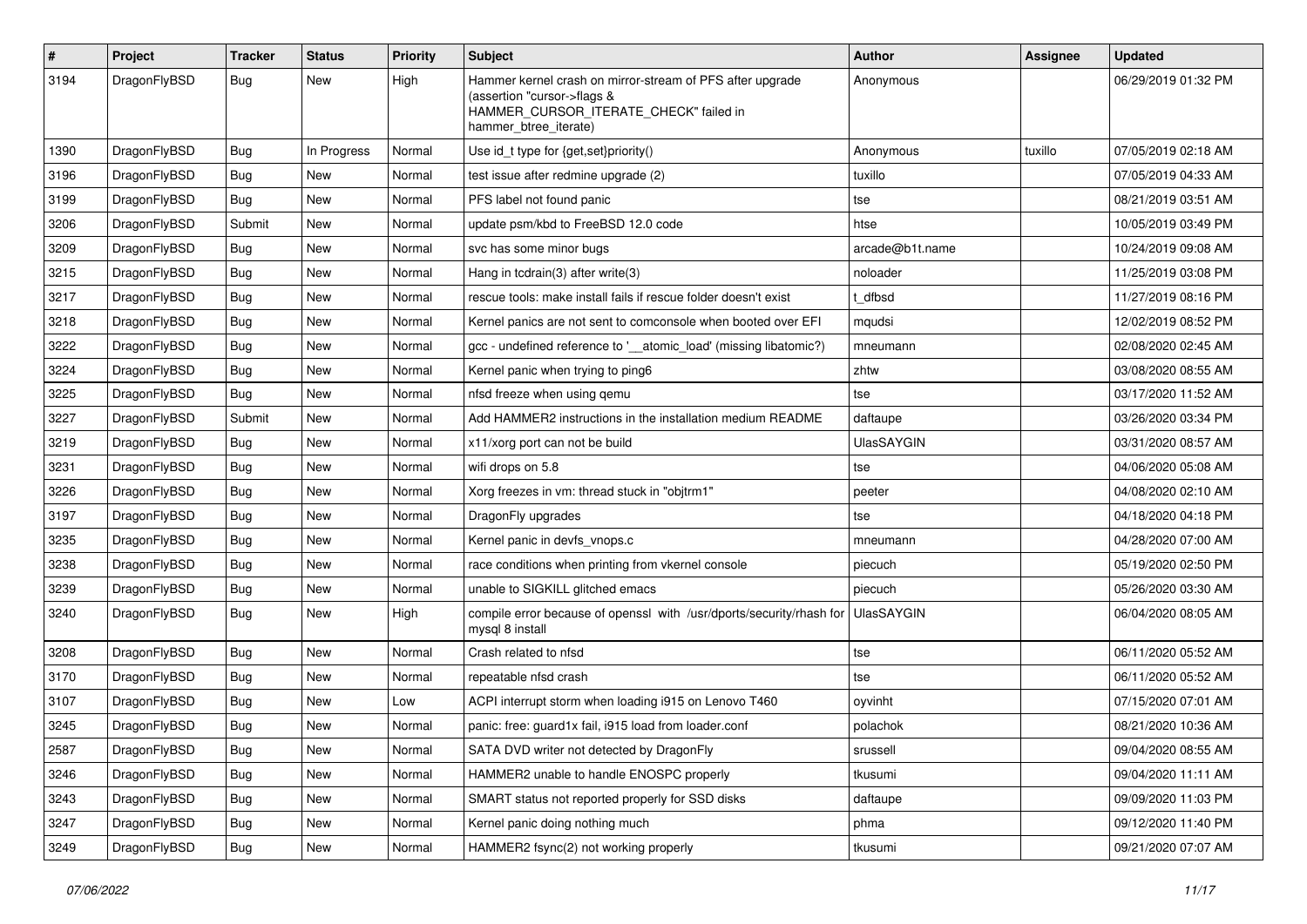| #    | Project      | Tracker    | <b>Status</b> | <b>Priority</b> | <b>Subject</b>                                                                               | Author    | Assignee | Updated             |
|------|--------------|------------|---------------|-----------------|----------------------------------------------------------------------------------------------|-----------|----------|---------------------|
| 3252 | DragonFlyBSD | <b>Bug</b> | <b>New</b>    | Normal          | tcsetattr/tcgetattr set errno incorrectly on non-TTY                                         | tonyc     |          | 10/26/2020 09:34 PM |
| 3041 | DragonFlyBSD | Submit     | <b>New</b>    | Normal          | firmware: Remove embedding of multiple images in one module.                                 | Anonymous |          | 12/25/2020 02:15 AM |
| 3228 | DragonFlyBSD | Bug        | <b>New</b>    | Low             | pfi kif unref: state refcount $\leq 0$ in dmesg                                              | justin    |          | 03/05/2021 06:39 AM |
| 3266 | DragonFlyBSD | <b>Bug</b> | <b>New</b>    | High            | Filesystems broken due to "KKASSERT(count &<br>TOK_COUNTMASK);"                              | tkusumi   |          | 03/15/2021 01:21 PM |
| 3205 | DragonFlyBSD | Bug        | Feedback      | High            | Go compiler net test failing                                                                 | t dfbsd   | tuxillo  | 05/10/2021 02:45 AM |
| 2358 | DragonFlyBSD | Bug        | In Progress   | Normal          | DFBSD v3.0.2.32.g928ca - panic: hammer: insufficient undo FIFO<br>space!                     | tuxillo   | tuxillo  | 05/10/2021 02:50 AM |
| 2438 | DragonFlyBSD | Submit     | Feedback      | Normal          | <b>TRIM</b> fixes                                                                            | Anonymous | tuxillo  | 05/11/2021 03:45 AM |
| 781  | DragonFlyBSD | <b>Bug</b> | In Progress   | Normal          | fdisk uses wrong geometry on usb flash drives                                                | corecode  | tuxillo  | 05/11/2021 03:50 AM |
| 847  | DragonFlyBSD | Bug        | Feedback      | Normal          | processes getting stuck on mount point                                                       | corecode  | tuxillo  | 05/11/2021 03:50 AM |
| 884  | DragonFlyBSD | <b>Bug</b> | In Progress   | High            | Performance/memory problems under filesystem IO load                                         | hasso     |          | 05/11/2021 03:50 AM |
| 901  | DragonFlyBSD | Bug        | Feedback      | Normal          | route show needs to get data from all cpus                                                   | corecode  | tuxillo  | 05/11/2021 03:50 AM |
| 911  | DragonFlyBSD | <b>Bug</b> | Feedback      | Normal          | kldload/kernel linker can exceed malloc reserve and panic system                             | corecode  | tuxillo  | 05/11/2021 03:51 AM |
| 1030 | DragonFlyBSD | <b>Bug</b> | In Progress   | Normal          | msdosfs umount panic                                                                         | corecode  | tuxillo  | 05/11/2021 03:51 AM |
| 1198 | DragonFlyBSD | <b>Bug</b> | <b>New</b>    | High            | DDB loops panic in db_read_bytes                                                             | corecode  | tuxillo  | 05/11/2021 03:51 AM |
| 1287 | DragonFlyBSD | Bug        | Feedback      | Normal          | altg configuration doesn't work                                                              | corecode  | tuxillo  | 05/11/2021 03:51 AM |
| 1368 | DragonFlyBSD | <b>Bug</b> | In Progress   | Normal          | suspend signal race?                                                                         | qhwt+dfly |          | 05/11/2021 03:51 AM |
| 1440 | DragonFlyBSD | Bug        | <b>New</b>    | Normal          | ptrace/gdb doesn't work after process blocks SIGTRAP                                         | corecode  | tuxillo  | 05/11/2021 03:52 AM |
| 1442 | DragonFlyBSD | <b>Bug</b> | <b>New</b>    | Normal          | blocking SIGSEGV and triggering a segment violation produces an<br>all CPU consuming process | corecode  | tuxillo  | 05/11/2021 03:52 AM |
| 1469 | DragonFlyBSD | <b>Bug</b> | In Progress   | Normal          | Hammer history security concern                                                              | corecode  | tuxillo  | 05/11/2021 03:52 AM |
| 1474 | DragonFlyBSD | Bug        | <b>New</b>    | Normal          | ithread 1 unexpectedly rescheduled                                                           | corecode  | tuxillo  | 05/11/2021 03:52 AM |
| 1475 | DragonFlyBSD | Bug        | In Progress   | Normal          | kernel blocks with low memory and syscons setting a high res mode<br>' scrollback            | corecode  | tuxillo  | 05/11/2021 03:52 AM |
| 1528 | DragonFlyBSD | <b>Bug</b> | In Progress   | Normal          | ktrace does not show proper return values for pipe(2)                                        | corecode  | tuxillo  | 05/11/2021 03:52 AM |
| 1547 | DragonFlyBSD | Bug        | In Progress   | Normal          | disklabel64 automatic sizing                                                                 | corecode  | tuxillo  | 05/11/2021 03:52 AM |
| 1556 | DragonFlyBSD | <b>Bug</b> | <b>New</b>    | Normal          | many processes stuck in "hmrrcm", system unusable                                            | corecode  | tuxillo  | 05/11/2021 03:52 AM |
| 1583 | DragonFlyBSD | <b>Bug</b> | In Progress   | Normal          | panic: assertion: cursor->trans->sync_lock_refs > 0 in<br>hammer recover cursor              | corecode  | tuxillo  | 05/11/2021 03:53 AM |
| 1584 | DragonFlyBSD | Bug        | In Progress   | Normal          | can't use ssh from jail: debug1: read passphrase: can't open<br>/dev/tty: Device busy        | corecode  | tuxillo  | 05/11/2021 03:53 AM |
| 1587 | DragonFlyBSD | Bug        | Feedback      | Normal          | can't gdb across fork                                                                        | corecode  | tuxillo  | 05/11/2021 03:54 AM |
| 1594 | DragonFlyBSD | <b>Bug</b> | <b>New</b>    | Normal          | Kernel panic during boot from Live CD on Dell E6400                                          | bodie     |          | 05/11/2021 03:54 AM |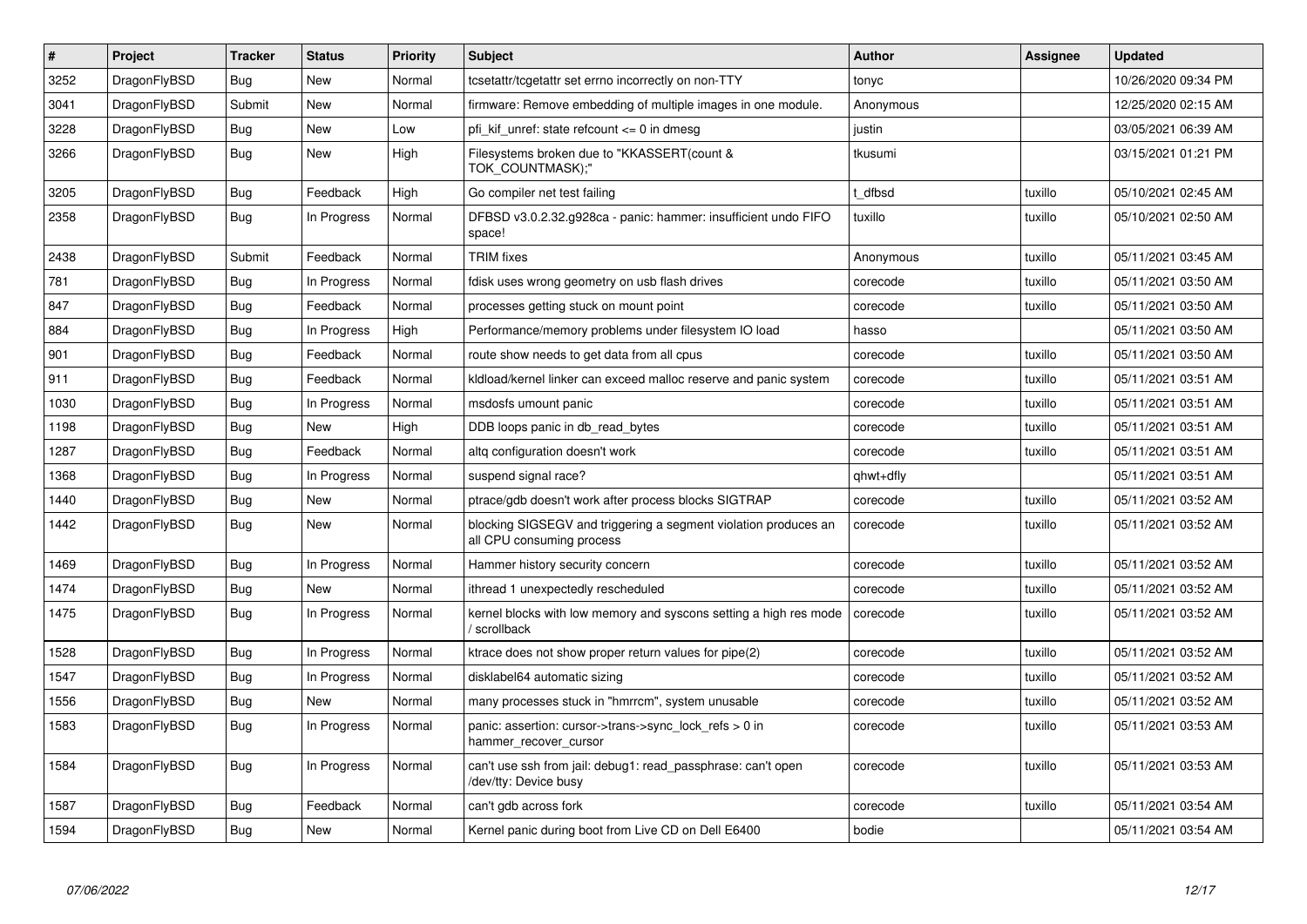| #    | Project      | <b>Tracker</b> | <b>Status</b> | <b>Priority</b> | Subject                                                                                                                                                   | Author             | Assignee  | <b>Updated</b>      |
|------|--------------|----------------|---------------|-----------------|-----------------------------------------------------------------------------------------------------------------------------------------------------------|--------------------|-----------|---------------------|
| 2544 | DragonFlyBSD | Bug            | New           | Normal          | live DVD system boot (menu option 1) caused db> prompt on<br>PE1950                                                                                       | estrabd            |           | 05/11/2021 03:54 AM |
| 2630 | DragonFlyBSD | Bug            | <b>New</b>    | Normal          | Bring in latest iconv fixes from FreeBSD10 as well as csmapper<br>updates                                                                                 | tuxillo            |           | 05/11/2021 03:54 AM |
| 2641 | DragonFlyBSD | <b>Bug</b>     | <b>New</b>    | Normal          | Panic when loading natapci as module                                                                                                                      | tuxillo            |           | 05/11/2021 03:54 AM |
| 2647 | DragonFlyBSD | <b>Bug</b>     | New           | Normal          | HAMMER panic on 3.6.0                                                                                                                                     | tuxillo            |           | 05/11/2021 03:54 AM |
| 2708 | DragonFlyBSD | Bug            | New           | Normal          | unable to send TCP nor UDP on age(4) interface                                                                                                            | dermiste           |           | 05/11/2021 03:54 AM |
| 604  | DragonFlyBSD | <b>Bug</b>     | In Progress   | Normal          | 1.8.1-RELEASE - clock runs fast on mainboard ASUS P5A-B                                                                                                   | yeti               |           | 05/11/2021 03:55 AM |
| 2067 | DragonFlyBSD | <b>Bug</b>     | New           | Normal          | sound/pcm: "play interrupt timeout, channel dead"                                                                                                         | matthiasr          |           | 05/11/2021 03:55 AM |
| 2735 | DragonFlyBSD | <b>Bug</b>     | <b>New</b>    | Urgent          | iwn panics SYSSASSERT                                                                                                                                     | cnb                |           | 05/11/2021 03:55 AM |
| 2736 | DragonFlyBSD | <b>Bug</b>     | New           | High            | kernel panics on acpi timer probe function                                                                                                                | cnb                |           | 05/11/2021 03:55 AM |
| 2808 | DragonFlyBSD | Bug            | <b>New</b>    | Normal          | X freeze by switching between X and VT - results in black screen                                                                                          | lukesky333         |           | 05/11/2021 03:55 AM |
| 2825 | DragonFlyBSD | <b>Bug</b>     | New           | High            | 3x dhclient = hanging system (objcache exhausted)                                                                                                         | jaccovonb          | sepherosa | 05/11/2021 03:55 AM |
| 998  | DragonFlyBSD | <b>Bug</b>     | In Progress   | Normal          | Unconfiguring a vn while it is mounted                                                                                                                    | rumcic             | tuxillo   | 05/11/2021 04:00 AM |
| 1101 | DragonFlyBSD | Bug            | Feedback      | Normal          | ohci related panic                                                                                                                                        | polachok           |           | 05/11/2021 04:00 AM |
| 1148 | DragonFlyBSD | <b>Bug</b>     | In Progress   | Low             | BCM4311 wireless network adapter detected but not functional                                                                                              | archimedes.gaviola |           | 05/11/2021 04:00 AM |
| 1181 | DragonFlyBSD | Bug            | In Progress   | Normal          | ACX111 panic                                                                                                                                              | elekktretterr      |           | 05/11/2021 04:00 AM |
| 1218 | DragonFlyBSD | <b>Bug</b>     | In Progress   | Normal          | panic: assertion: $error == 0$ in hammer start transaction                                                                                                | rumcic             |           | 05/11/2021 04:00 AM |
| 1282 | DragonFlyBSD | <b>Bug</b>     | Feedback      | Normal          | panic (trap 12) when booting SMP kernel on Atom 330 (dual core)                                                                                           | tomaz.borstnar     |           | 05/11/2021 04:00 AM |
| 1293 | DragonFlyBSD | Bug            | New           | Normal          | 2.2.1-REL Installer Request                                                                                                                               | mk                 | tuxillo   | 05/11/2021 04:00 AM |
| 1313 | DragonFlyBSD | <b>Bug</b>     | New           | Low             | Signal code in kernel needs major overhaul (signal queues,<br>si_code, si_addr)                                                                           | hasso              |           | 05/11/2021 04:00 AM |
| 1332 | DragonFlyBSD | Bug            | Feedback      | Normal          | DFBSD 2.2 - Booting usbcdrom/usbsticks on thinkpad hangs on<br>"BTX Halted"                                                                               | tuxillo            |           | 05/11/2021 04:00 AM |
| 1336 | DragonFlyBSD | <b>Bug</b>     | In Progress   | Normal          | Still looking for reports of missed directory entries w/ HAMMER                                                                                           | dillon             |           | 05/11/2021 04:00 AM |
| 1387 | DragonFlyBSD | <b>Bug</b>     | Feedback      | Normal          | zero-size malloc and ps: kvm_getprocs: Bad address                                                                                                        | qhwt+dfly          |           | 05/11/2021 04:00 AM |
| 1411 | DragonFlyBSD | <b>Bug</b>     | Feedback      | Normal          | Burning doesn't work with ahci(4)                                                                                                                         | hasso              | dillon    | 05/11/2021 04:00 AM |
| 1428 | DragonFlyBSD | <b>Bug</b>     | Feedback      | Low             | POSIX.1e implementation is too old                                                                                                                        | hasso              | tuxillo   | 05/11/2021 04:00 AM |
| 1429 | DragonFlyBSD | <b>Bug</b>     | Feedback      | Normal          | vkernel bug - "mfree: m->m_nextpkt != NULL"                                                                                                               | dillon             |           | 05/11/2021 04:00 AM |
| 1448 | DragonFlyBSD | Bug            | Feedback      | Normal          | panic: assertion: _tp->tt_msg->tt_cpuid == mycpuid in<br>tcp callout active tcp output tcp usr send netmsg pru send<br>netmsg_service tcpmsg_service_loop | dillon             |           | 05/11/2021 04:00 AM |
| 1454 | DragonFlyBSD | Bug            | Feedback      | Normal          | Unable to boot from external USB DVD drive                                                                                                                | elekktretterr      |           | 05/11/2021 04:01 AM |
| 1481 | DragonFlyBSD | <b>Bug</b>     | Feedback      | Normal          | panic: assertion: kva_p(buf) in soopt_from_kbuf (after ipfw pipe<br>show, 2.2.1-R)                                                                        | combiner           |           | 05/11/2021 04:01 AM |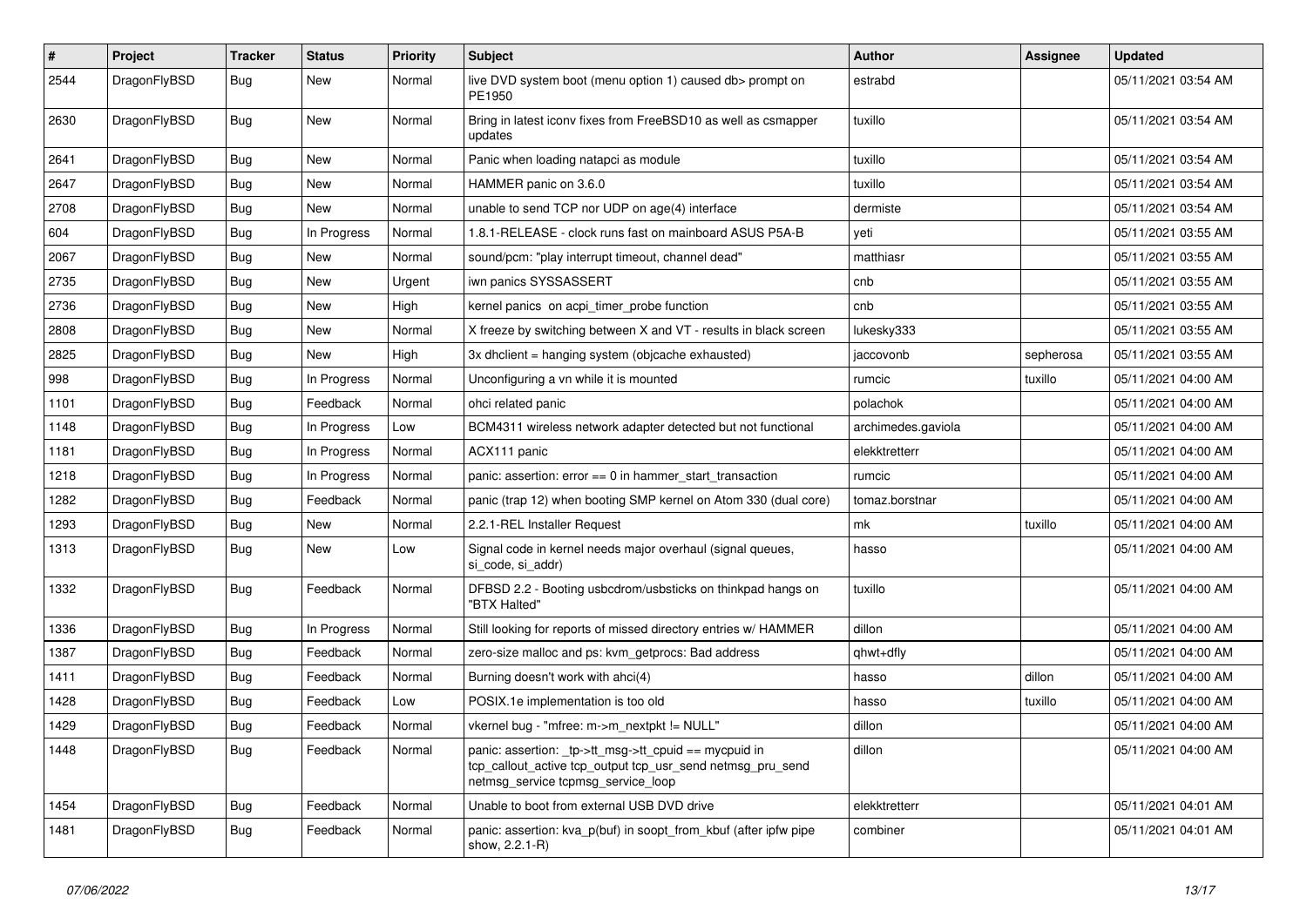| #    | Project      | <b>Tracker</b> | <b>Status</b> | <b>Priority</b> | Subject                                                                                                              | <b>Author</b> | Assignee  | <b>Updated</b>      |
|------|--------------|----------------|---------------|-----------------|----------------------------------------------------------------------------------------------------------------------|---------------|-----------|---------------------|
| 1486 | DragonFlyBSD | <b>Bug</b>     | Feedback      | Normal          | Interrupt storm related to SATA DVD device                                                                           | hasso         |           | 05/11/2021 04:01 AM |
| 1577 | DragonFlyBSD | <b>Bug</b>     | Feedback      | Normal          | panic: assertion: leaf->base.obj_id == ip->obj_id in<br>hammer_ip_delete_range                                       | qhwt+dfly     |           | 05/11/2021 04:01 AM |
| 168  | DragonFlyBSD | <b>Bug</b>     | In Progress   | Normal          | Livelocked limit engaged while trying to setup IPW wireless                                                          | mschacht      | sepherosa | 05/11/2021 04:05 AM |
| 1591 | DragonFlyBSD | <b>Bug</b>     | Feedback      | Normal          | Lenovo X301 hangs with AHCI Driver CMD TIMEOUT<br>STS=d0 <bsy></bsy>                                                 | eocallaghan   |           | 05/11/2021 04:05 AM |
| 1613 | DragonFlyBSD | <b>Bug</b>     | Feedback      | Normal          | USB Keyboard not working on master                                                                                   | elekktretterr |           | 05/11/2021 04:05 AM |
| 1618 | DragonFlyBSD | <b>Bug</b>     | Feedback      | Normal          | collision for 'struct pmap' when using RPC and <sys user.h=""></sys>                                                 | carenas       |           | 05/11/2021 04:05 AM |
| 1717 | DragonFlyBSD | <b>Bug</b>     | Feedback      | Normal          | HAMMER panic in hammer cursor down()                                                                                 | josepht1      |           | 05/11/2021 04:05 AM |
| 1744 | DragonFlyBSD | <b>Bug</b>     | In Progress   | Normal          | HAMMER fsstress panic in hammer_setup_child_callback                                                                 | vsrinivas     |           | 05/11/2021 04:05 AM |
| 1745 | DragonFlyBSD | <b>Bug</b>     | Feedback      | Normal          | kmalloc panic                                                                                                        | josepht       |           | 05/11/2021 04:05 AM |
| 1749 | DragonFlyBSD | <b>Bug</b>     | In Progress   | Normal          | HAMMER fsstress panic in hammer_flush_inode_core<br>'ip->flush_state != HAMMER_FST_FLUSH'                            | vsrinivas     |           | 05/11/2021 04:06 AM |
| 2013 | DragonFlyBSD | <b>Bug</b>     | In Progress   | Normal          | oversized DMA request loop                                                                                           | josepht       |           | 05/11/2021 04:06 AM |
| 2631 | DragonFlyBSD | <b>Bug</b>     | In Progress   | Low             | Verify library versioning current with full package build and switch it<br>on (after publishing packages)            | tuxillo       |           | 05/11/2021 04:06 AM |
| 2636 | DragonFlyBSD | Bug            | Feedback      | Low             | Add -x flag to iostat (a la solaris)                                                                                 | tuxillo       |           | 05/11/2021 04:07 AM |
| 2638 | DragonFlyBSD | Bug            | Feedback      | High            | Fix machdep.pmap mmu optimize                                                                                        | tuxillo       |           | 05/11/2021 04:07 AM |
| 2675 | DragonFlyBSD | Bug            | New           | Low             | Ultimate N WiFi Link 5300 get iwn_intr: fatal firmware error on 5GHz                                                 | revuwa        |           | 05/11/2021 04:07 AM |
| 2828 | DragonFlyBSD | Bug            | <b>New</b>    | High            | On AMD APUs and Bulldozer CPUs, the machdep.cpu_idle_hlt<br>sysctl should be 3 by default                            | vadaszi       | vadaszi   | 05/11/2021 04:07 AM |
| 2852 | DragonFlyBSD | Bug            | New           | Normal          | Hammer File System - hangs on undo during system boot / mount -<br>will not recover on DragonFlyBSD newer than 3.6.0 | abale         |           | 05/11/2021 04:07 AM |
| 1192 | DragonFlyBSD | Submit         | <b>New</b>    | Normal          | KKASSERTs in sys/kern/uipc_{msg,socket}.c are too strict                                                             | rumcic        |           | 05/11/2021 04:07 AM |
| 2717 | DragonFlyBSD | Submit         | Feedback      | Normal          | Out of range numeric handling                                                                                        | dclink        | tuxillo   | 05/11/2021 04:08 AM |
| 2721 | DragonFlyBSD | Submit         | Feedback      | Low             | Some few zalloc calls to objcache ones replacements                                                                  | dclink        | tuxillo   | 05/11/2021 04:08 AM |
| 2921 | DragonFlyBSD | Submit         | New           | Normal          | Allow moused to accept userland mouse events                                                                         | tautolog      |           | 05/11/2021 04:08 AM |
| 2414 | DragonFlyBSD | Bug            | In Progress   | Normal          | Lenovo S10 acpi freeze (not new)                                                                                     | davshao       |           | 05/11/2021 04:13 AM |
| 3089 | DragonFlyBSD | Bug            | In Progress   | Normal          | vtnet(4) - disable TCP checksum offload by default                                                                   | jlane         | vadaszi   | 05/11/2021 04:14 AM |
| 3101 | DragonFlyBSD | Bug            | <b>New</b>    | Low             | PFI CGI install not working in dragonflybsd 5.0.1 USB install                                                        | bnegre82      |           | 05/11/2021 04:14 AM |
| 3113 | DragonFlyBSD | <b>Bug</b>     | In Progress   | Urgent          | Booting vKernel fails due being out of swap space                                                                    | tcullen       |           | 05/11/2021 04:14 AM |
| 2917 | DragonFlyBSD | <b>Bug</b>     | New           | Normal          | da8: reading primary partition table: error accessing offset<br>000000000000 for 512                                 | liweitianux   |           | 05/11/2021 08:43 PM |
| 3269 | DragonFlyBSD | <b>Bug</b>     | In Progress   | Normal          | Is double-buffer'd buf still required by HAMMER2?                                                                    | tkusumi       |           | 05/12/2021 04:09 PM |
| 2806 | DragonFlyBSD | <b>Bug</b>     | New           | Normal          | failed to configure a link-local address on ath $0$ (errno = 22)                                                     | Chingyuan     |           | 05/25/2021 01:00 AM |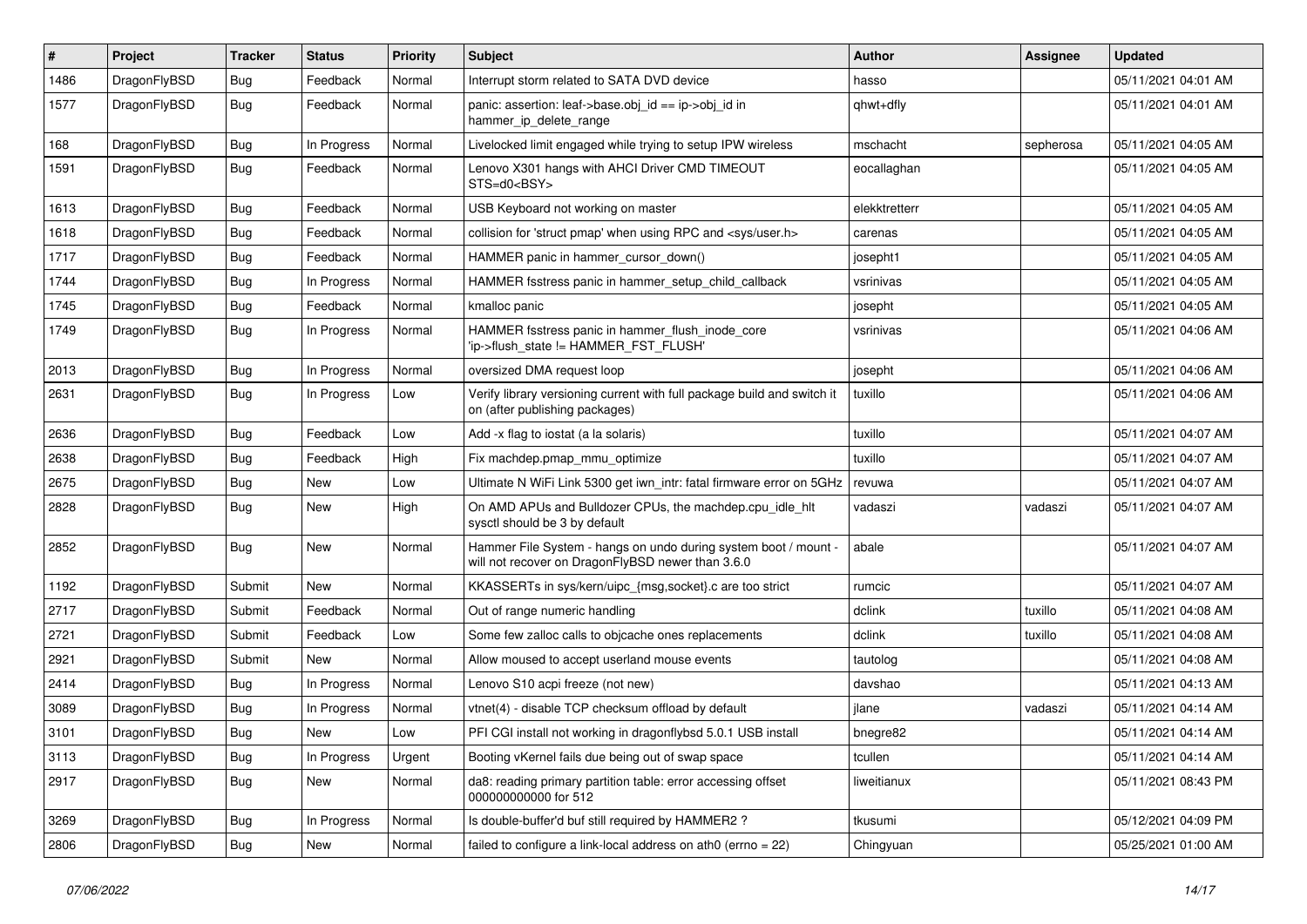| #    | Project      | <b>Tracker</b> | <b>Status</b> | <b>Priority</b> | Subject                                                                                                   | <b>Author</b>    | Assignee | <b>Updated</b>      |
|------|--------------|----------------|---------------|-----------------|-----------------------------------------------------------------------------------------------------------|------------------|----------|---------------------|
| 3281 | DragonFlyBSD | <b>Bug</b>     | New           | Normal          | Crash after leaving unattended for a while                                                                | bhaible          |          | 07/10/2021 03:32 AM |
| 3284 | DragonFlyBSD | <b>Bug</b>     | New           | Normal          | Wrong towlower() result for U+038A                                                                        | bhaible          |          | 07/10/2021 03:34 AM |
| 3283 | DragonFlyBSD | <b>Bug</b>     | New           | Normal          | mknodat() cannot create FIFOs                                                                             | bhaible          |          | 07/10/2021 03:34 AM |
| 3282 | DragonFlyBSD | <b>Bug</b>     | New           | Normal          | unexpected errno value from fopen()                                                                       | bhaible          |          | 07/10/2021 03:34 AM |
| 3280 | DragonFlyBSD | <b>Bug</b>     | New           | Normal          | KMS console and i915(4) not working in 6.0                                                                | cmusser          |          | 07/10/2021 03:35 AM |
| 3276 | DragonFlyBSD | Submit         | New           | Normal          | Add option controlling whether gpt expand expands the last partition<br>(needs testing)                   | falsifian        |          | 07/10/2021 03:35 AM |
| 3278 | DragonFlyBSD | <b>Bug</b>     | New           | Normal          | Second screen image is distorted                                                                          | arcade@b1t.name  |          | 07/10/2021 03:36 AM |
| 3189 | DragonFlyBSD | Bug            | New           | Normal          | Allow DragonFly Mail Agent to accept an alternate config via<br>command line switch                       | iang             |          | 08/16/2021 12:42 AM |
| 3031 | DragonFlyBSD | Submit         | In Progress   | Normal          | Update drm/radeon to Linux 4.7.10 as much as possible                                                     | davshao          | ftigeot  | 08/19/2021 12:33 PM |
| 3145 | DragonFlyBSD | Submit         | In Progress   | Normal          | Update libelf to FreeBSD 12 current and build as base library usable<br>by ports                          | davshao          | tuxillo  | 08/20/2021 03:58 PM |
| 3201 | DragonFlyBSD | Submit         | New           | Normal          | Fixes make search display                                                                                 | htse             |          | 08/20/2021 04:02 PM |
| 1398 | DragonFlyBSD | Submit         | In Progress   | Normal          | hdestroy(3) restricts hash key to point to malloc'ed space                                                | Anonymous        |          | 08/20/2021 04:06 PM |
| 3298 | DragonFlyBSD | Bug            | New           | Normal          | Running "w" and having logged in via XDM through VNC, "w" prints<br>an extra error message                | piecuch          |          | 10/25/2021 09:16 AM |
| 3302 | DragonFlyBSD | <b>Bug</b>     | New           | Normal          | Will not boot on System76 Lemur Pro (lemp10)                                                              | piecuch          |          | 11/03/2021 10:21 AM |
| 3295 | DragonFlyBSD | <b>Bug</b>     | In Progress   | Normal          | Adapt devel/libvirt for nvmm                                                                              | tuxillo          | tuxillo  | 11/03/2021 04:56 PM |
| 3299 | DragonFlyBSD | <b>Bug</b>     | In Progress   | Normal          | DragonFlyBSD reports utterly wrong uptime (most of the time, right<br>after booting in)                   | adrian           |          | 11/11/2021 01:43 PM |
| 2797 | DragonFlyBSD | <b>Bug</b>     | In Progress   | Low             | vkernels with & without machdep.pmap mmu optimize                                                         | vellowrabbit2010 |          | 11/27/2021 08:06 AM |
| 2644 | DragonFlyBSD | <b>Bug</b>     | Feedback      | Normal          | 3.6.0-REL trap 9 on boot                                                                                  | memmerto         |          | 11/27/2021 08:08 AM |
| 2459 | DragonFlyBSD | <b>Bug</b>     | Feedback      | Normal          | apic problems with HP Probook 4510s                                                                       | thowe            |          | 11/27/2021 08:22 AM |
| 1718 | DragonFlyBSD | <b>Bug</b>     | Feedback      | Normal          | IDE disk drive not detected by x86_64 2.6.1 Live CD                                                       | bcox             |          | 11/27/2021 08:25 AM |
| 1661 | DragonFlyBSD | <b>Bug</b>     | In Progress   | Normal          | panic on password entry mount smb filesystem                                                              | vsrinivas        |          | 11/27/2021 08:29 AM |
| 1559 | DragonFlyBSD | <b>Bug</b>     | New           | Normal          | kernel trap                                                                                               | phma             |          | 11/27/2021 08:43 AM |
| 1819 | DragonFlyBSD | <b>Bug</b>     | In Progress   | Low             | truss - Major revamping task list                                                                         | tuxillo          | tuxillo  | 11/27/2021 08:45 AM |
| 1947 | DragonFlyBSD | <b>Bug</b>     | <b>New</b>    | Low             | GA-880GM-UD2H (rev. 1.3) AHCI fails to detect disks at the end of<br>the RAID controller                  | eocallaghan      |          | 11/27/2021 08:46 AM |
| 3301 | DragonFlyBSD | Bug            | New           | Normal          | Gkrellm from the packages is not showing logged in users in main<br>window, logged in users always $== 0$ | adrian           |          | 01/08/2022 04:24 AM |
| 3300 | DragonFlyBSD | <b>Bug</b>     | New           | Normal          | Running Xvnc from TigerVNC package through the INETD daemon<br>in TCP WAIT mode fails hard                | adrian           |          | 01/08/2022 04:25 AM |
| 3310 | DragonFlyBSD | <b>Bug</b>     | In Progress   | Normal          | NVMM+QEMU fail to boot with UEFI: Mem Assist Failed<br>[gpa=0xfffffff0]                                   | liweitianux      |          | 01/11/2022 03:22 PM |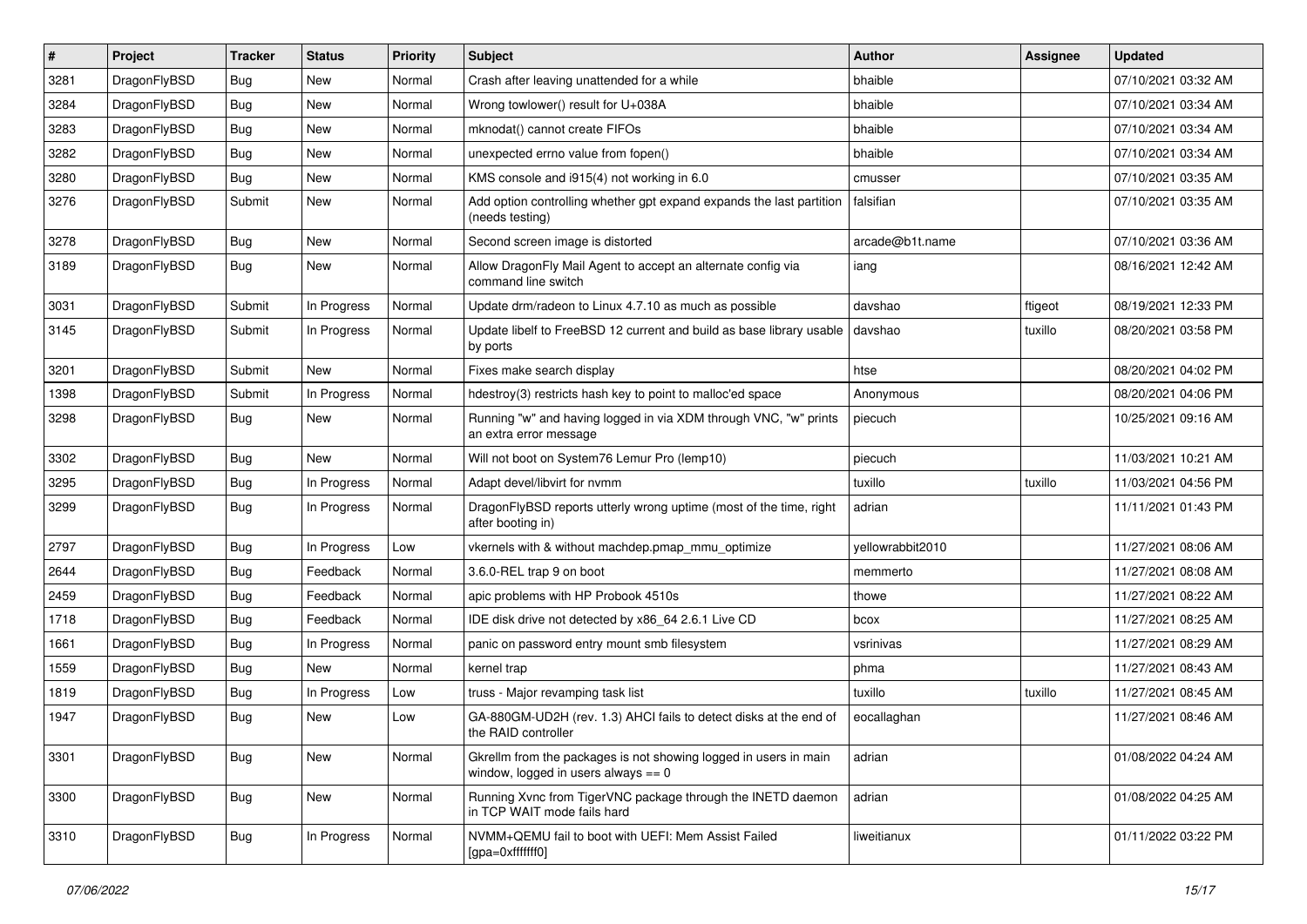| $\sharp$ | Project      | <b>Tracker</b> | <b>Status</b> | <b>Priority</b> | Subject                                                                                    | <b>Author</b>    | Assignee | <b>Updated</b>      |
|----------|--------------|----------------|---------------|-----------------|--------------------------------------------------------------------------------------------|------------------|----------|---------------------|
| 3311     | DragonFlyBSD | <b>Bug</b>     | New           | Low             | TrueCrypt support may cause kernel crash                                                   | arcade@b1t.name  |          | 04/29/2022 06:19 AM |
| 2585     | DragonFlyBSD | <b>Bug</b>     | New           | Normal          | Dfly 3.4.3 on ESXi 5.1, HP Smart Array P410 passthrough<br>recognised, but not functioning | yggdrasil        | swildner | 05/09/2022 08:14 AM |
| 3029     | DragonFlyBSD | <b>Bug</b>     | New           | Normal          | Running DflyBSD 4.8 on FreeBSD bhyve as a guest                                            | iron             |          | 05/13/2022 04:33 AM |
| 1397     | DragonFlyBSD | <b>Bug</b>     | Feedback      | Normal          | jobs -I output inconsistency when called from script                                       | Anonymous        | tuxillo  | 05/15/2022 05:07 AM |
| 1593     | DragonFlyBSD | <b>Bug</b>     | Feedback      | Normal          | panic: assertion: $ccb = ap$ ap- $\geq$ err $ccb$ in ahci put err $ccb$                    | ftigeot          | ftigeot  | 05/15/2022 05:09 AM |
| 1727     | DragonFlyBSD | <b>Bug</b>     | Feedback      | Normal          | CD boot panic (2.6.1) (usb?)                                                               | kiril            |          | 05/15/2022 05:10 AM |
| 1700     | DragonFlyBSD | Submit         | In Progress   | Normal          | skip boot2 menu on <enter></enter>                                                         | Johannes.Hofmann | tuxillo  | 05/15/2022 08:35 AM |
| 1774     | DragonFlyBSD | <b>Bug</b>     | New           | Normal          | New IP header cleanup branch available for testing                                         | dillon           |          | 05/15/2022 10:59 AM |
| 1826     | DragonFlyBSD | <b>Bug</b>     | <b>New</b>    | Normal          | panic during boot: assertion so->so_port  in tcp_input                                     | ftigeot          |          | 05/15/2022 11:05 AM |
| 1769     | DragonFlyBSD | <b>Bug</b>     | New           | Normal          | panic: assertion: _tp->tt_msg->tt_cpuid == mycpuid in<br>tcp_callout_active                | pavalos          | sjg      | 05/15/2022 11:07 AM |
| 1836     | DragonFlyBSD | <b>Bug</b>     | <b>New</b>    | Normal          | Incorrect TCP checksum show up in tcpdump                                                  | robgar1          |          | 05/15/2022 11:22 AM |
| 1818     | DragonFlyBSD | <b>Bug</b>     | New           | Normal          | panic: Bad tailg NEXT (kqueue issue ?)                                                     | ftigeot          |          | 05/15/2022 11:40 AM |
| 1877     | DragonFlyBSD | <b>Bug</b>     | New           | Normal          | Freeze during 1st hammer cleanup after new install                                         | elekktretterr    |          | 05/15/2022 11:43 AM |
| 3312     | DragonFlyBSD | Submit         | <b>New</b>    | Normal          | hammer2: redundant chain modify after chain creation                                       | tkusumi          |          | 05/15/2022 01:35 PM |
| 1899     | DragonFlyBSD | <b>Bug</b>     | New           | Normal          | Keyboard doesn't work                                                                      | fransm           |          | 05/15/2022 03:32 PM |
| 3314     | DragonFlyBSD | Bug            | <b>New</b>    | Normal          | Bring virtio_console(4) from FreeBSD                                                       | tuxillo          | tuxillo  | 05/29/2022 08:24 AM |
| 1942     | DragonFlyBSD | Bug            | New           | Normal          | locking against myself in getcacheblk()?                                                   | qhwt.dfly        |          | 05/31/2022 02:15 PM |
| 1982     | DragonFlyBSD | Bug            | New           | Low             | There is no linuxulator on x86-64                                                          | herrgard         |          | 05/31/2022 02:25 PM |
| 243      | DragonFlyBSD | Bug            | Feedback      | Normal          | weird behavior in the shell                                                                | swildner         |          | 05/31/2022 02:51 PM |
| 1975     | DragonFlyBSD | Bug            | New           | Normal          | Applications seg fault in select() and poll()                                              | rumcic           |          | 05/31/2022 02:58 PM |
| 2042     | DragonFlyBSD | Bug            | New           | Normal          | kernel panic, when run boot0cfg                                                            | sepherosa        |          | 05/31/2022 03:01 PM |
| 1876     | DragonFlyBSD | Bug            | New           | Normal          | devfs in jail + logging out from console(ttyv1+) -> panic                                  | qhwt.dfly        | tuxillo  | 05/31/2022 03:24 PM |
| 2122     | DragonFlyBSD | Submit         | <b>New</b>    | Normal          | [Review] Fixes to the VFS layer                                                            | ftigeot          |          | 05/31/2022 03:25 PM |
| 2495     | DragonFlyBSD | Bug            | New           | High            | DFBSD v3.3.0.960.g553fe7 - ocnt != 0" failed in<br>prop object release                     | tuxillo          |          | 05/31/2022 04:08 PM |
| 2498     | DragonFlyBSD | Bug            | New           | Normal          | DFBSD v3.2.2-RELEASE - LIST FIRST(&bp->b dep) == NULL"<br>failed in vfs_vmio_release       | tuxillo          |          | 05/31/2022 04:09 PM |
| 3313     | DragonFlyBSD | <b>Bug</b>     | New           | Normal          | Can't boot from my live USB at all. The kernel loading process<br>hangs.                   | rempas           |          | 06/03/2022 12:16 AM |
| 3028     | DragonFlyBSD | <b>Bug</b>     | In Progress   | Normal          | installer: confusion of set/get disk encryption passphrase dialogs                         | liweitianux      | tuxillo  | 06/03/2022 05:13 PM |
| 3160     | DragonFlyBSD | Submit         | In Progress   | Normal          | State the implementation difference in pkill/pgrep manual                                  | sevan            | tuxillo  | 06/03/2022 05:15 PM |
| 2360     | DragonFlyBSD | <b>Bug</b>     | In Progress   | Normal          | Wishlist: virtio driver import                                                             | vsrinivas        |          | 06/04/2022 04:16 AM |
| 1831     | DragonFlyBSD | Bug            | Feedback      | High            | HAMMER "malloc limit exceeded" panic                                                       | eocallaghan      | dillon   | 06/04/2022 04:38 AM |